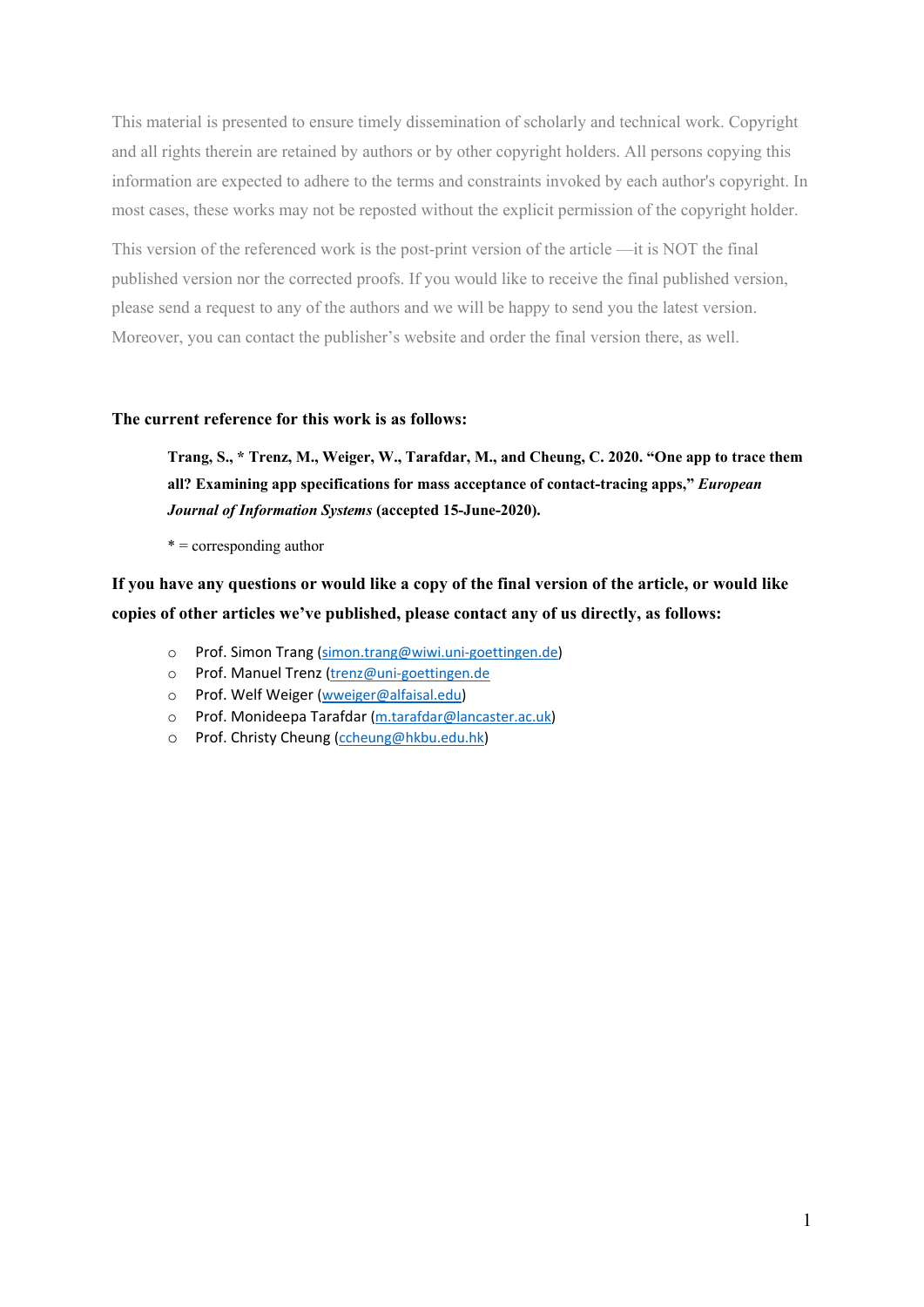**One app to trace them all? Examining app specifications for mass acceptance of contact-tracing apps** 

The current COVID-19 crisis has seen governments worldwide mobilising to develop and implement contact-tracing apps as an integral part of their lockdown exit strategies. The challenge facing policy makers is that tracing can only be effective if the vast majority of the population uses the *one* app developed; its specifications must therefore be carefully considered. We theorise on tracing apps and mass acceptance and conduct a full-factorial experiment to investigate how app installation intention is influenced by different app specifications based on three benefit appeals, two privacy designs, and two convenience designs. By applying quantile regression, we not only estimate the general effect of these app specifications but also uncover how their influence differs among citizens with different propensities for acceptance (i.e. critics, undecided, advocates)—a crucial insight for succeeding with mass acceptance. This study contributes to research in three ways: we theorise how mass acceptance differs from established app acceptance, we provide a fine-grained approach to investigating the app specifications salient for mass acceptance, and we reveal contextualised insights specific to tracing apps with multi-layered benefit structures. Our findings can guide policy makers by providing specification recommendations for facilitating mass acceptance of tracing apps during pandemics or other societal crises.

Keywords: coronavirus; contact-tracing apps; mass acceptance; benefit appeals; privacy; convenience

#### **Introduction**

The COVID-19 (coronavirus disease 2019) pandemic has forced governments worldwide to place their countries in lockdown to contain the spread of the virus. However, these lockdowns come with severe economic and social consequences. One promising yet controversial solution to this dilemma is the implementation of contact-tracing apps (hereafter referred to as tracing apps). Such apps exploit mobile technologies to quickly identify and inform users who may have come into contact with an infected person, thus curbing the spread of COVID-19 (Ferretti et al., 2020). Accordingly, governments across the globe are scrambling to introduce tracing apps as a key element of their lockdown exit strategies.

To render such tracing and informing effective for supressing virus transmission, it has been estimated that more than half of a country's population must install and actively use the *one* app that the government rolls out (Hinch et al., 2020). However, most governments plan to introduce their apps on a voluntary basis (Meade, 2020; Merkel, 2020). Therefore, understanding how to achieve mass acceptance is a primary concern for the policy makers responsible for designing and promoting the app. This becomes even more critical given that mere announcements of tracing apps have sparked heated debates regarding their actual benefits (e.g. why healthy citizens should use them), privacy issues (e.g. gathering sensitive data), and usability issues (e.g. battery consumption) (Birnbaum & Spolar, 2020; Miller & Abboud, 2020; Taylor, 2020). Furthermore, surveys on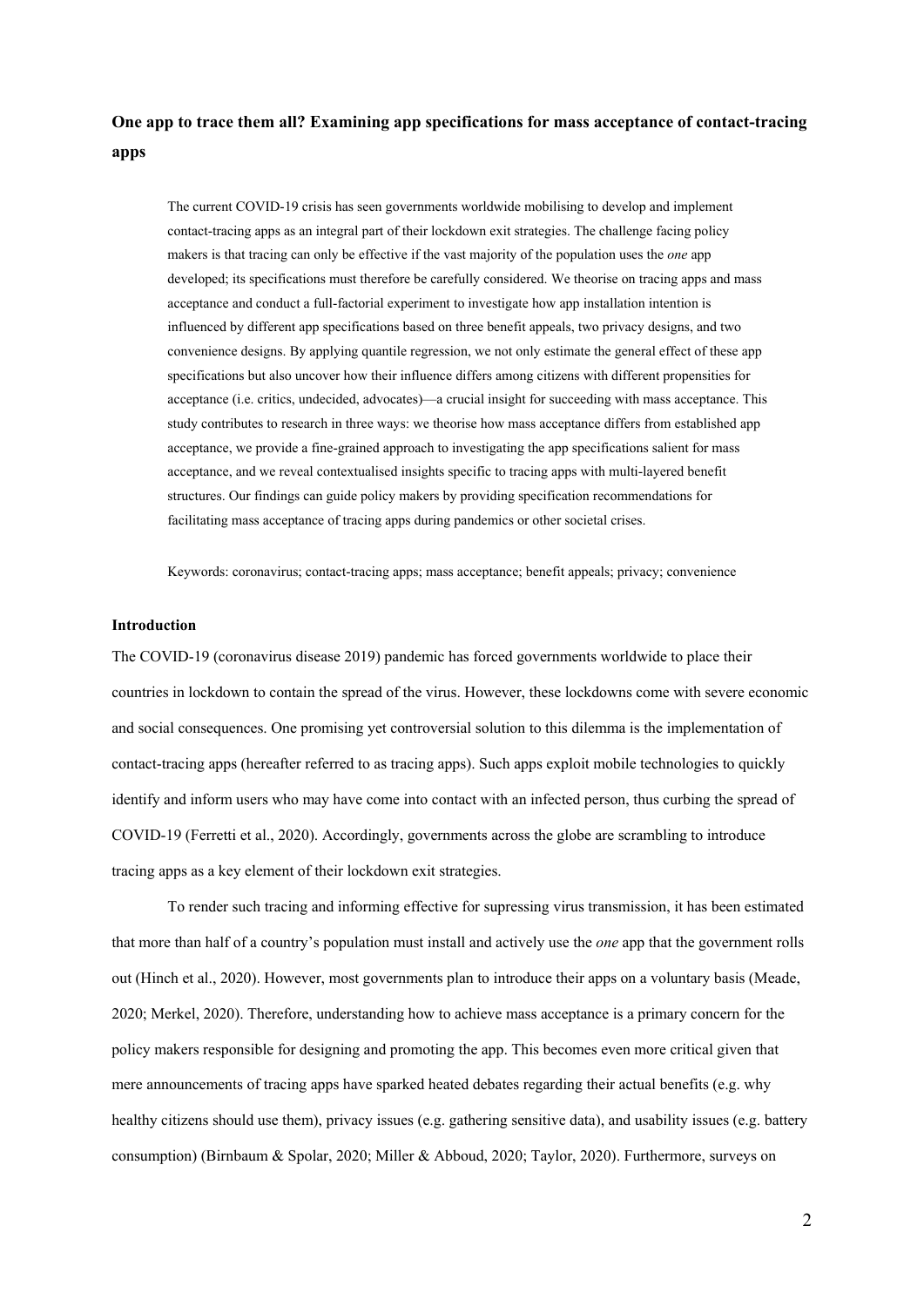tracing app acceptance have revealed a substantial rift in the population with those in favour and against voicing particularly strong positive and negative opinions on these apps, and a considerable share of the population ambivalent on installing and using them (YouGov, 2020a, 2020b).

In this unique and urgent situation, policy makers must be armed with knowledge to design strategies for encouraging mass tracing app acceptance. While they cannot circumvent app characteristics that come with contact-tracing functionality, they have leeway in choosing between different app specifications that are directly linked to those characteristics of tracing apps that citizens have voiced significant concerns about. Furthermore, keeping the goal of mass acceptance in mind, it is of utmost importance to understand which app specifications matter most for those who may be more difficult to convince. Accordingly, this research is motivated by the following question: *How should tracing apps be specified to achieve mass acceptance?*

We develop a theoretical explanation of the impact of various app specifications (i.e. benefit appeal, privacy design, and convenience design) on app acceptance and challenge the assumption that all segments of the population will respond alike to different app specifications in the context of tracing apps. Building upon an experimental study with 518 participants, we first establish the general influence of the app specifications. We then exploit the participants' heterogeneous propensities for app acceptance and uncover how, beyond the general influence, the effect of app specifications on app acceptance differs across three-categories of citizens critics, undecided, and advocates.

Our study contributes to both research and policy relating to mobile apps requiring mass acceptance in general and apps for contact-tracing in particular. From a research perspective, our theoretical and empirical approach to understanding the mass acceptance of tracing apps advances our understanding on apps that—if they achieve mass acceptance—contribute to the greater good. From a policy perspective, the findings will be valuable for designing and promoting tracing apps according to population characteristics (e.g. whether they are largely critics, undecided, or advocates), thereby offering a better chance of successful app exploitation.

#### **Research context: The nature of tracing apps and mass acceptance during times of pandemics**

While the success of a tracing app depends largely on mass acceptance, we lack a systematic understanding of what makes individuals willing to install and use such an app. To be specific, the unique characteristics inherent to tracing apps require a contextualised understanding of the links between their design specifications and mass acceptance. First, the benefit structure (i.e. the primary motive for using an app) is different from other health apps that focus on improving user health, such as fitness or nutrition apps (Kim & Park, 2012). Similar to the use of vaccines or voluntary blood donation (Bonafide & Vanable, 2015; Sojka & Sojka, 2008), tracing apps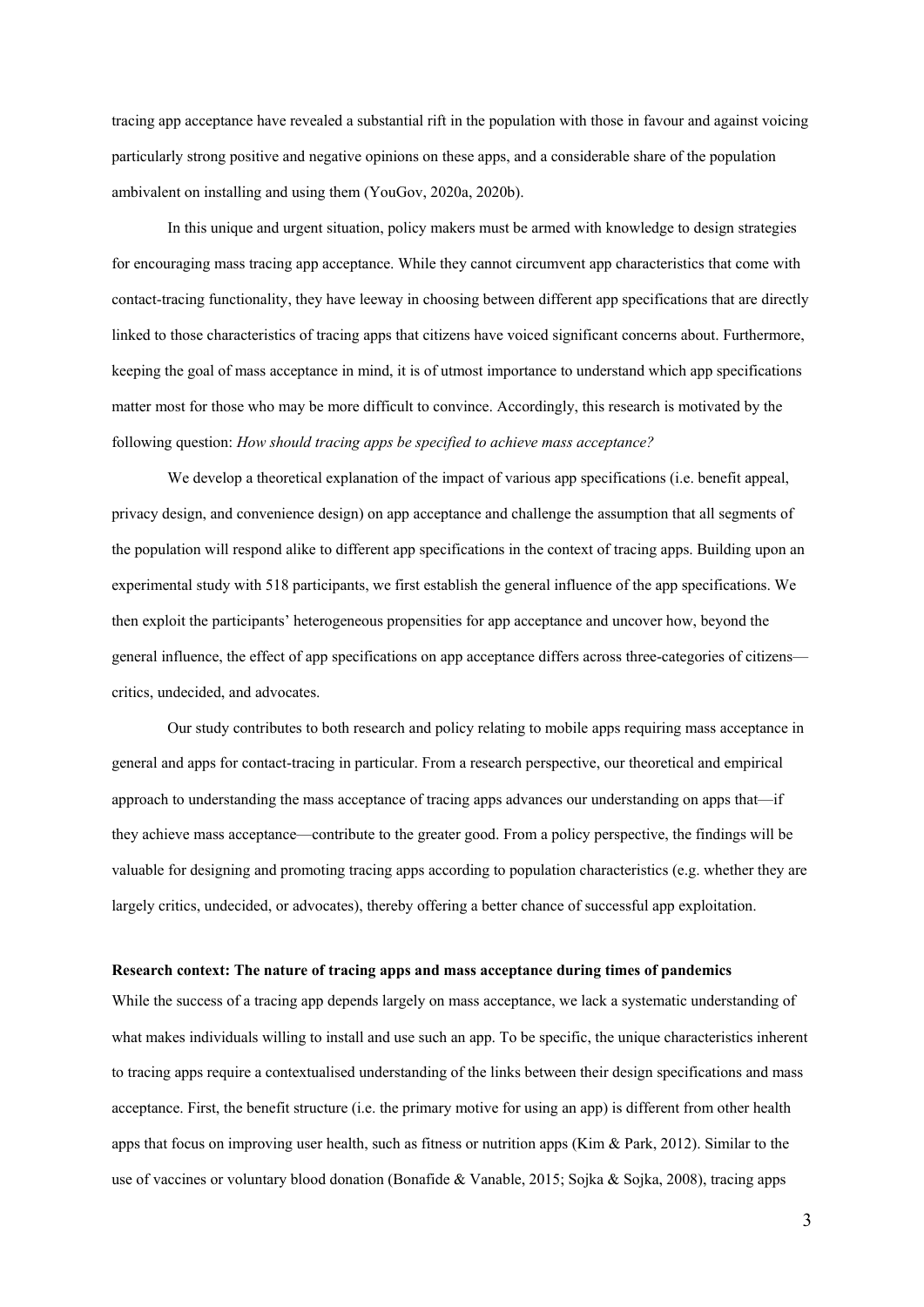have the potential to realise a duality of benefits: not only a benefit for the self (i.e. being informed about highrisk contacts) but also a societal benefit(i.e. contributing to broader tracing coverage and informing others if infected).

Second, tracing apps can only function if they have access to an individual's data (Sharma & Bashir, 2020). Indeed, they trace contacts either by using sensitive, location-based data that requires access to a smartphone's GPS or by employing Bluetooth technology to identify and store less-sensitive data from users in the proximity. The apps can also differ in terms of where the contact data is stored and who has access to it. Contact data is either stored and processed entirely on the mobile phone with a high level of control for the user or it is transferred, stored, and processed using a central server, outside the user's control (Zastrow, 2020).

Third, tracing apps must run continuously to ensure real-time data retrieval thereby potentially causing inconveniences to users (Zastrow, 2020). However, there may be various degrees of inconvenience depending on whether user actions are required to keep the app active, whether frequent updates are required to ensure the most effective functionality, and based on the level of battery drain that results thereof (i.e. due to behavioural tracking) (Kelion, 2020; Taylor, 2020).

Finally, existing research on predicting app demand (e.g. Ghose & Han, 2014) and app usage (e.g. Rutz et al., 2019) points to considerable heterogeneity across apps. While consumer apps or other health apps can be optimised to fit the needs of a particular target group (Zhang et al., 2019), there can only be one set of specifications for tracing apps. That must then succeed in convincing a large majority of the population potentially even critics—to install and use the app (Morley et al., 2020).

# **Theoretical foundation**

Based on the contextual understanding of tracing apps presented above, we can identify three corresponding app design specifications: benefit appeals, privacy design, and convenience design. Below, we build upon prior literature on prosocial behaviour, privacy, and usability to provide a theoretical explanation for the relationships between these specifications and mass acceptance.

## *Benefits of tracing apps and appeals for prosocial behaviour*

Benefit appeals can be broadly understood as calls to action that offer reasons for adopting individual behaviours (White & Simpson, 2013). For example, they can highlight benefits to the self (self-benefit appeal; e.g. "By using the app, you make an important contribution to your personal health") or to society (societalbenefit appeal; e.g. "By using the app, you make an important contribution to the health of the population")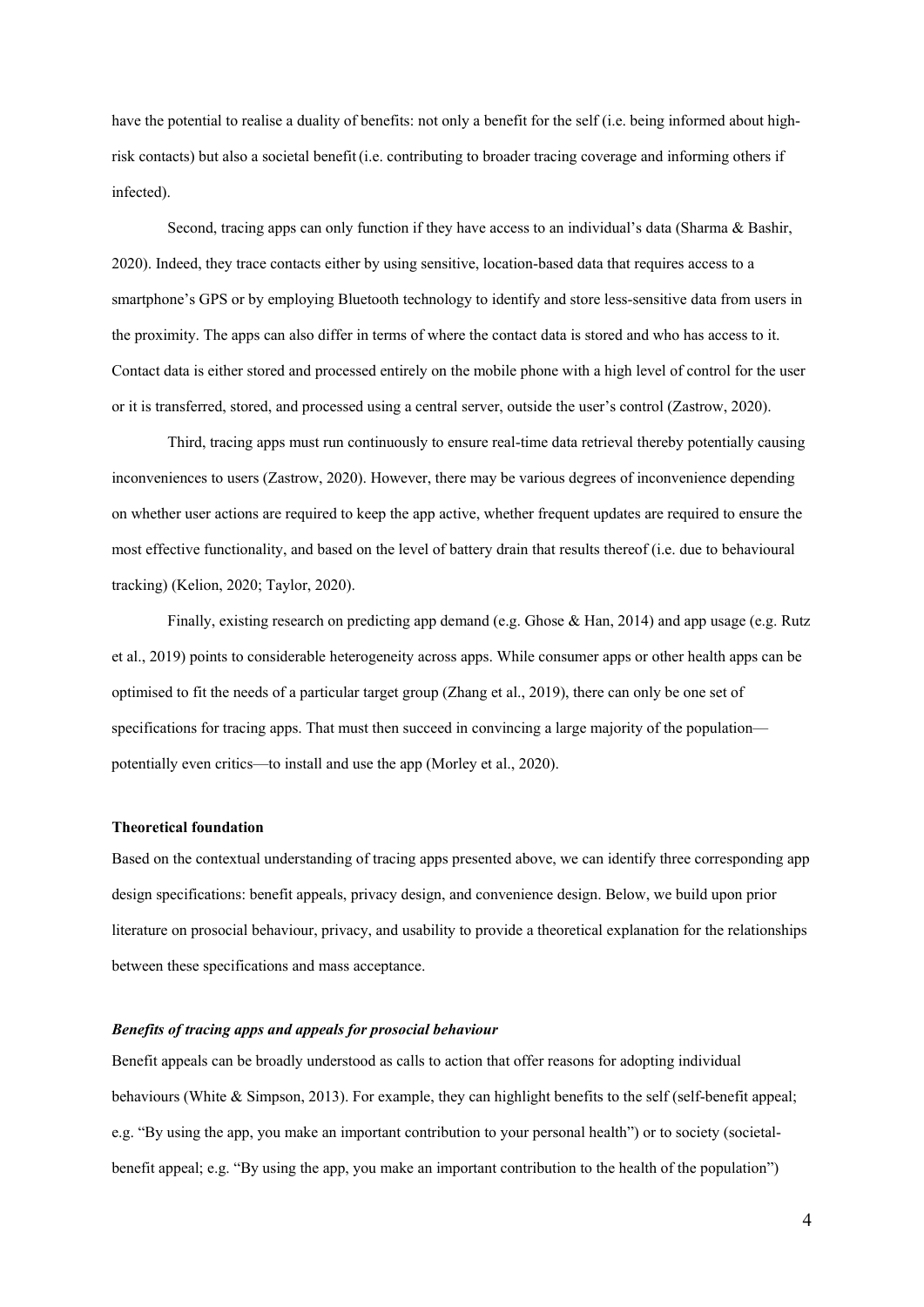(White & Simpson, 2013). The former pertains to citizens choosing to install the app based on their own wants and needs, a decision driven by cost–benefit calculations (Blau, 1964). In contrast, the latter relates to putting aside personal needs and prioritising those of others, a decision driven by the motivation to conform to social norms and/or altruism (White & Peloza, 2009; White & Simpson, 2013). We find broad support across a range of technologies (Venkatesh et al. 2003)—including health apps (Briz-Ponce & García-Peñalvo, 2015; Kim & Park, 2012)—examined to determine how benefits that users draw for themselves when using an app affect acceptance. Although studies in other technology contexts have touched upon the collective benefits of usage (e.g. volunteer computing; Nov et al., 2011; Raddick et al., 2009), to the best of our knowledge, no study has examined the effect of societal-benefit appeals on app acceptance. Although policy makers might opt for a combination of both appeals following the mantra of "the more, the better," we lack evidence on whether combining both appeal types yields synergetic or countervailing effects.

To achieve mass acceptance of a tracing app, citizens must be made aware of its benefits. As such apps offer advantages for both individuals and society as a whole, a well-informed citizen's decision to install the app does not solely represent a decision driven by typical consumption motives, but instead it represents a manifestation of self-beneficial and/or prosocial behaviour (White et al., 2019; White & Peloza, 2009). Accordingly, when it comes time for policy makers to promote the app, they must decide which benefit(s) to highlight using benefit appeals.

#### *Sensitive data and privacy concerns*

Literature on information privacy informs this study by expanding on how privacy design affects app acceptance via users' privacy concerns (Dinev et al., 2015; Malhotra et al., 2004). Information privacy refers to individuals' control over the conditions under which their personal information is collected and used (Bélanger & Crossler, 2011). An app's privacy design can differ in terms of the amount and type of sensitive information required (e.g. "data minimisation", i.e. only collect what is strictly necessary) and the extent of control over access (e.g., "need-to-know principle and least privileges", i.e. where does the data reside and who has access to it) (Cavoukian, 2009). As a loss of information privacy renders users vulnerable to various types of privacy risks, they evaluate information sensitivity and loss of information control before disclosing information (Malhotra et al., 2004). For example, research on mobile devices and apps has suggested how different types of hardware designs influence privacy concerns and user acceptance (Venkatesh et al., 2017), how users prefer control to steer information access (Sadeh et al., 2009), and how app permission requirements decrease installation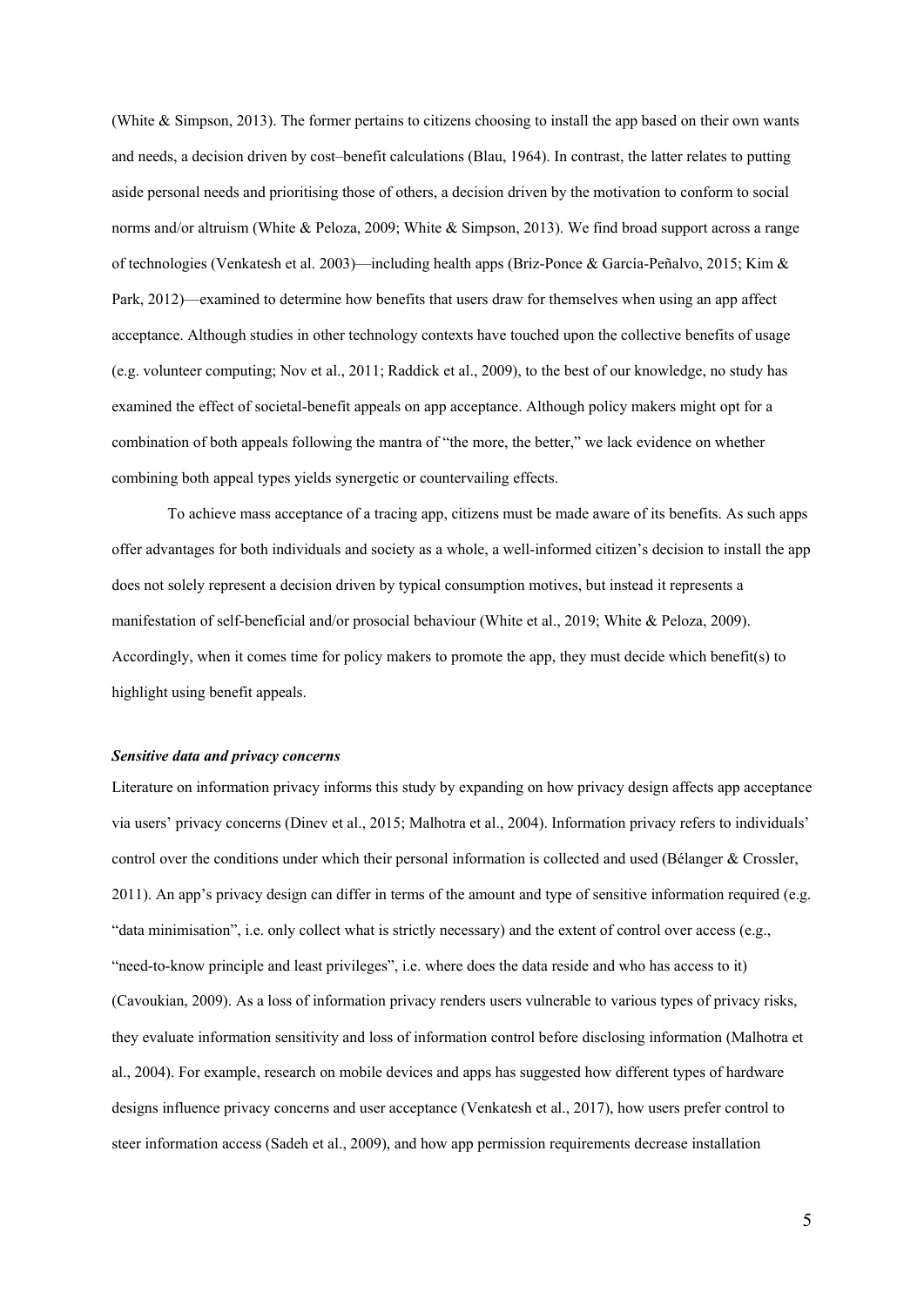intentions (Gu et al., 2017). As privacy concerns are a main inhibitor for app acceptance (Dinev et al., 2015), it stands to reason that an app's privacy design affects acceptance.

For contact tracing to work, the apps need to access and process sensitive data. A citizen's decision to install the app would depend on the app's privacy design in terms of sensitivity (e.g. GPS tracking vs. Bluetooth tracing) and control (e.g. centralised vs. decentralised data processing; restricted vs. extended data usage). It is then up to policy makers to determine the privacy design specification that maximises adoption.

## *Constant usage and usability requirements*

Literature on usability informs this study by highlighting how convenience design affects app acceptance (Hoehle & Venkatesh, 2015). A convenient design reduces the time and effort required to use an app (Chan et al., 2010) and is influenced by interface characteristics (e.g. graphics, information presentation, and input mechanisms) and application design (e.g. responsiveness or data preservation) (Hoehle & Venkatesh, 2015). Poor interface and application designs that require extra time and effort can lead to higher effort expectancies, greater dissatisfaction and unfavourable user attitudes towards the app (Adipat et al., 2011; Hoehle & Venkatesh, 2015).

Since tracing apps must capture real-time data and require constant use, issues of convenience may arise, such as more frequent battery charging, update procedures, and restricted usage of one's mobile phone for other purposes. However, these nuisances can be reduced through a well-devised convenience design that is optimised for low battery consumption, has automated updating procedures, and runs smoothly in the background. As citizens are likely to view a tracing app with a high convenience design as involving less time and effort (Berry et al., 2002), they would also be more likely to install such an app. However, from a policy perspective, achieving high convenience requires additional investments of both time and money, with the former being particularly scarce during the COVID-19 pandemic or other such crises.

# *Different propensities for app acceptance and user-centred design*

Studies on the drivers of mobile app acceptance in general (Ghose & Han, 2014) and health apps in particular (Briz-Ponce & García-Peñalvo, 2015; Kim & Park, 2012) have highlighted the importance of identifying mobile app specifications that best meet the requirements of the target group (Zhang et al., 2019). However, the situation is more complex for the case of tracing apps, which must reach the vast majority of a country's population to work effectively. This means that providers are faced with a heterogeneous mass of citizens who due to differing situational and psychological circumstances vary in their propensity to install the app. This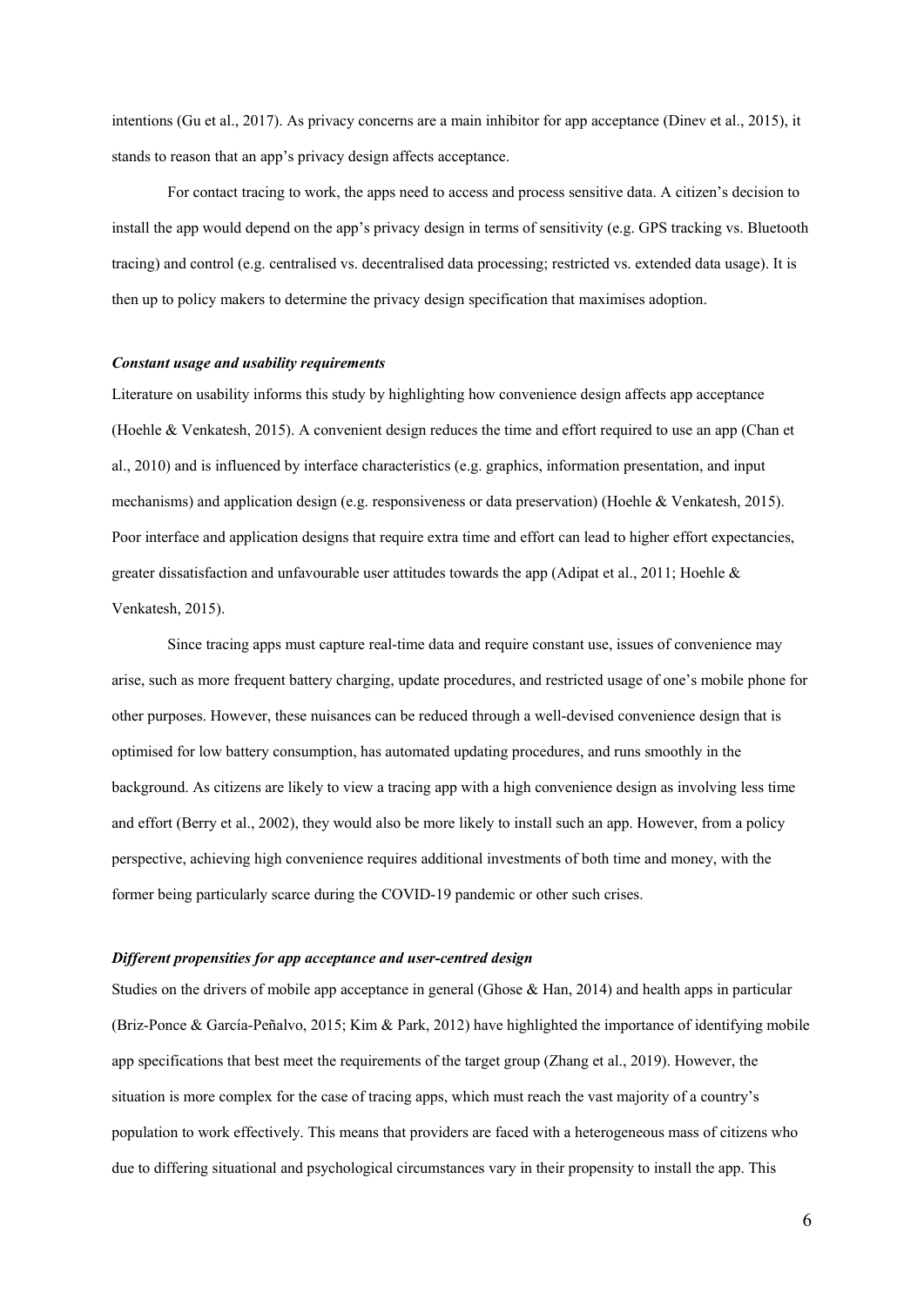plethora of factors—unobservable to app providers—manifests in individual differences regarding app acceptance, which may in turn influence the effectiveness of benefit appeals, privacy design, and convenience design.

This has important consequences for the unique context of mass acceptance. We expect that the influence of app design specifications on acceptance is not uniform across citizens, instead differing according to one's propensity to use the app in the first place. Contextualised insights on whether and how app specifications should differ as such is the key information policy makers need to reach critical mass.

Drawing on the theoretical background above, we have established benefit appeals for prosocial behaviour, privacy design, and convenience design as key specification options of acceptance. Furthermore, the discussion above suggests that the effects of these specifications are likely to depend on individual differences among citizens, which manifests in different propensities for app acceptance. We formulate two research propositions that describe the impact of tracing app specifications on acceptance at the aggregate (Proposition 1) and at the disaggregate level across groups of citizens with different propensities (Proposition 2). Table 1 summarises these considerations and the two formalised propositions that guide our investigation.

[Insert Table 1 about here]

#### **Research design**

#### *Setting of the study and data collection*

We selected Germany as the empirical setting, collecting data during the rise of the COVID-19 pandemic but after the government had announced the development of an official tracing app. Thus, the general idea of a voluntary app was known but its exact characteristics remained to be determined – rendering this setting suitable to investigate alternative app specifications.

On 22 March 2020, the German federal and state governments agreed on comprehensive guidelines for the restriction of social contact, which included the closure of schools, restaurants, and personal hygiene services, as well as a ban on gatherings in public places (Bundesregierung, 2020). At the beginning of April, the government reported that it would in principle approve the introduction of a voluntary app for tracking and disrupting infection chains (Merkel, 2020). The subsequent weeks saw a controversial debate about general privacy issues and the usefulness of such an app take spotlight in the public media. We collected data in Germany between 20 and 24 April, recruiting participants (*n* = 518) for a nominal payment through Clickworker, a large Western European crowdsourcing platform. Using a crowdsourcing platform for recruiting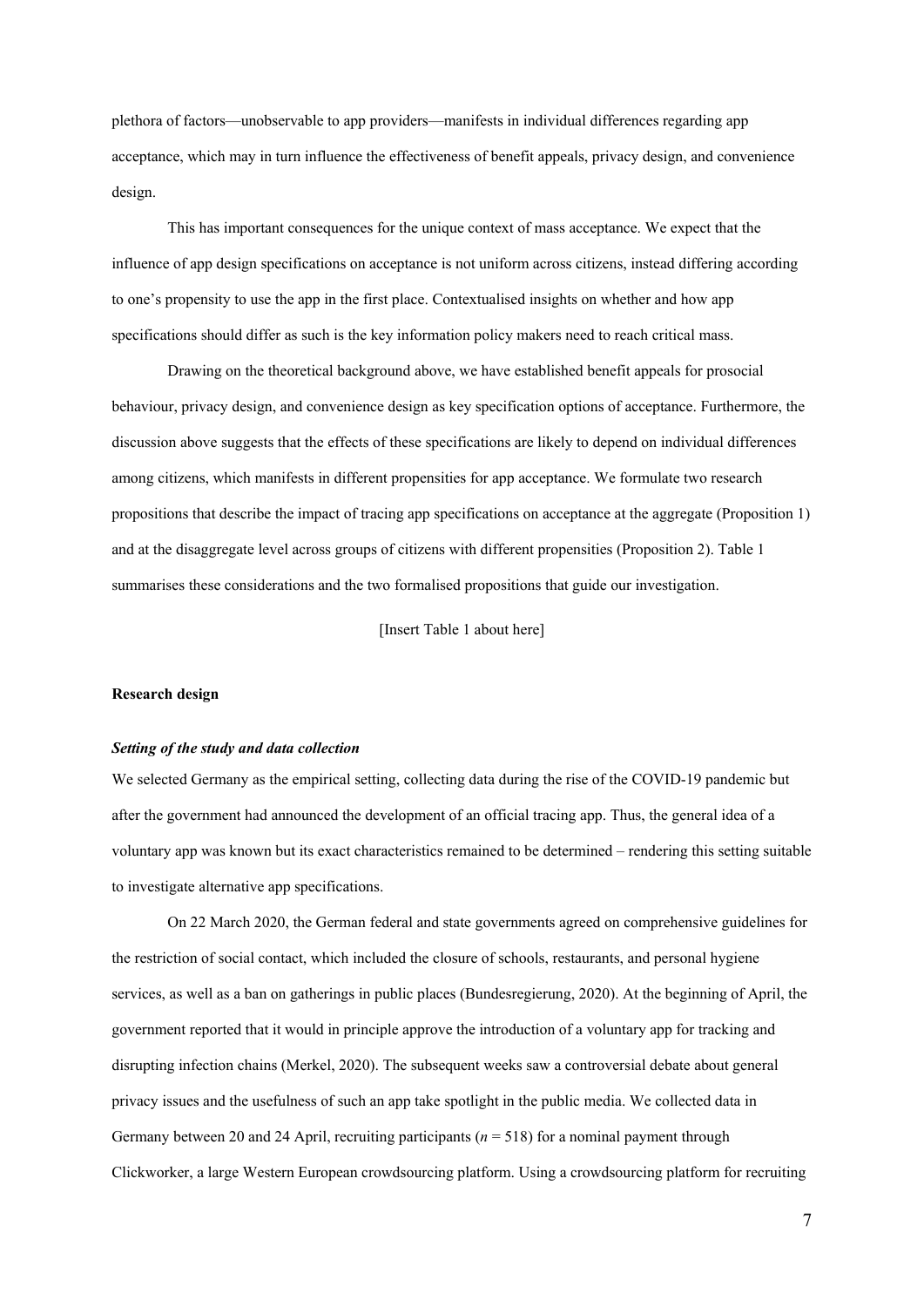our sample seems particularly appropriate in our study that aims at investigating a great variety of individuals with diverse cognition (Jia et al., 2017). Moreover, it allowed us to carry out our study within the temporally distinct and unique window of time during which the app was announced but not yet released. Our recruiting procedures and screening techniques followed the recommendations for crowdsourcing platforms (Jia et al., 2017). To avoid potential biases (e.g. lack of attentiveness, lack of ability, self-selection, social desirability and non-independence of participants), we applied procedural remedies that included attention checks, comprehension checks, a moderate compensation, explanations highlighting the importance of the study, neutral wording, no exclusion through filtering, a warning that inattentive respondents will not be paid, quality control, ID comparison, and a large sample (Jia et al., 2017, Lowry et al 2016).

# *Experimental design, pretest and sampling*

To test our research model, we conducted a scenario experiment using the three app design features identified in the previous section. We chose a full-factorial 3 (benefit appeal: self vs. societal vs. self and societal)  $\times$  2 (privacy design: low vs. high)  $\times$  2 (convenience design: low vs. high) between-subjects design. To avoid any past experience effects regarding the app provider, we developed various designs for a fictitious app named COV-19 WATCH. The manipulations of the individual design elements were grounded in observations of the public debate and reflected real-life design and communication options. As a manipulation stimulus, we chose to present the app and its features in a mock app store product page (see Appendix A for the scenario treatments and Appendix B for an example of the mock product page). We conducted a pretest with 100 participants to ensure the effectiveness of the stimulus material.

Across the different treatment groups, we collected 518 questionnaires where participants correctly answered questions regarding the app's general functionality and design aspects, showed no overly inconsistent response behaviour on a repeated question in questionnaire (deviation  $\leq$  2), and read all text carefully without taking overly long breaks. The average age of participants was 34 years, with 47.5% female. Of these respondents, 9.5% stated that their highest level of education completed was middle school or equivalent, 46.9% had a high school degree or equivalent, and 43.6% held a university degree or equivalent.

## *Experimental procedure*

Participants were randomly exposed to one of the twelve conditions containing different versions of the COV-19 WATCH app. The participants were distributed evenly across the different treatment groups: privacy (low: 257; high: 261), inconvenience (low: 251; high: 267), benefit appeal (self: 179; societal: 161; self/societal: 178).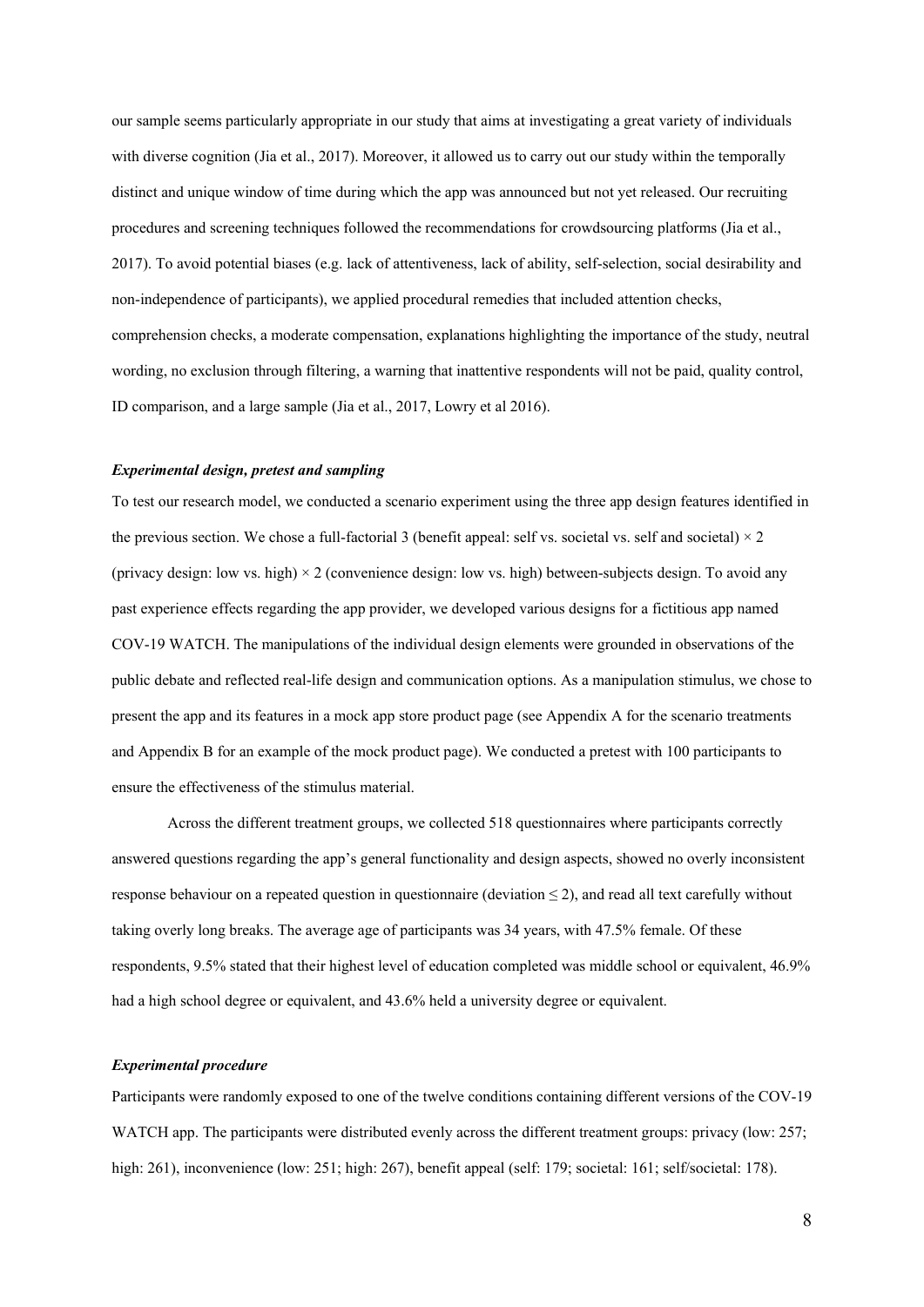After exposure to a treatment condition, participants answered questions related to the dependent variable (Installation Intention), control variables (Coronavirus Anxiety, General Privacy Concerns, and IT Self-Efficacy), manipulation checks, comprehension checks, attention checks, realism checks, and demographics. A full list of measurement items including item loadings and Cronbach's alpha can be found in Appendix C, with summary statistics given in Appendix D.

Manipulation checks suggest that all treatments were processed as intended (see Appendix E). The confound checks revealed that participants perceived all app design scenarios to be sufficiently realistic  $(M<sub>perceived</sub>$ <sub>realism</sub> = 5.29 across all scenarios) and we found no differences in perceived realism among all scenarios (F(2, 513) = 1.271, p = .281).

## **Results**

#### *Model specification*

We analysed our data in two steps to identify how tracing apps should be specified to encourage acceptance. First, we relied on ordinary least squares (OLS) regression to gain insights on how the mean of installation intention changes with our manipulations. We specified a regression equation that includes the experimental treatment variables and control variables for individual predispositions and demographics:

Installation Intention<sub>i</sub> =  $\beta_0 + \beta_1 \times$  Societal Benefit Appeal<sub>i</sub>+  $\beta_2 \times$  Self-Societal Benefit Appeal<sub>i</sub>

- +  $\beta_3$  × High\_Privacy\_Design<sub>i</sub> +  $\beta_4$  × High\_Convenience\_Design<sub>i</sub>
- +  $\beta_5 \times$  General Privacy Concern<sub>i</sub> +  $\beta_6 \times$  Coronavirus Anxiety<sub>i</sub> +  $\beta_7 \times$  IT-Self-Efficacy<sub>i</sub>

 $+ \beta_8 \times \text{Age}_i + \beta_9 \times \text{Female}_i + \beta_{10} \times \text{Education}_i + e_i.$  (1)

In a second step, we expanded the analysis to gain insights into different parts of the distribution of our dependent variable. The descriptive analysis of the frequency distribution of installation intention indicates a multimodal distribution with a spike at the left side, one right of the middle, and another at the right side of our scale. In other words, these different peaks in the data indicate the existence of different groups. This observation aligns well with our expectation of strongly varying individual predispositions regarding the app and reinforces our motivation to conduct quantile regressions to examine whether the app design choices and the benefit appeal have differential effects across the distribution (Boichuk et al., 2019; Kishore et al., 2013). In contrast to OLS regressions, quantile regressions do not maximise for the mean but for a given quantile (Koenker & Bassett Jr, 1982; Li, 2015). In such a conditional quantile model—for example, the .25 quantile quantile regressions fit a regression line that passes through data points with 25% of the data points below and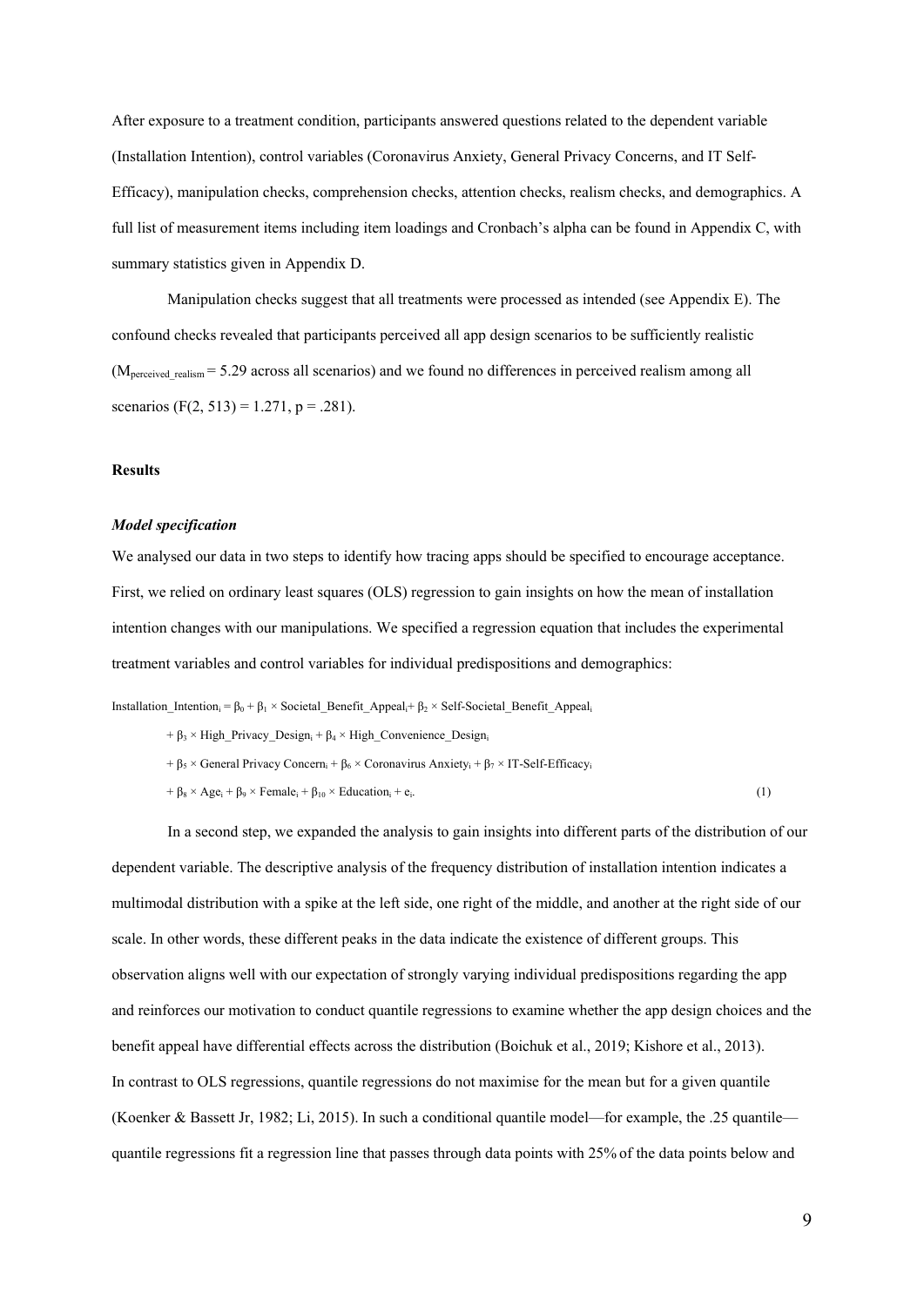75% above by minimising the sum of absolute residuals. Quantile regression analysis allows us to examine whether the effect of our manipulations varies across different parts of the installation intention distribution. In doing so, we rely on the following quantile regression specification where the quantiles are indexed by θ:

Quant<sub>θ</sub>[Installation Intention<sub>i</sub>] =  $\gamma_{0,\theta} + \gamma_{1,\theta} \times$  Societal Benefit Appeal<sub>i</sub>

+  $\gamma_{2,0}$  × Self-Societal\_Benefit\_Appeal<sub>i</sub> +  $\gamma_{3,0}$  × High\_Privacy\_Design<sub>i</sub> +  $\gamma_{4,\theta}$  × High\_Convenience\_Design<sub>i</sub> +  $\gamma_{5,\theta}$  × General Privacy Concern<sub>i</sub> +  $\gamma_{6,\theta} \times$  Coronavirus Anxiety<sub>i</sub> +  $\gamma_{7,\theta} \times$  IT-Self-Efficacy<sub>i</sub> +  $\gamma_{8,\theta} \times$  Age<sub>i</sub> +  $\gamma_{9,\theta} \times$  Female<sub>i</sub>  $+\gamma_{10, \theta} \times \text{Education}_i + \mathbf{e}_{i, \theta}$  (2)

#### *Model estimation*

Based on the specification given in Equation 1, we first estimated an OLS regression to examine the effects of benefit appeals, privacy design, and convenience design on the conditional mean of installation intention (see Table 2 column 1 for results). We found that compared to societal-benefit appeal, self-benefit appeal ( $\beta_1$  = −.594, *p* < .01) and self- and societal-benefit appeal (β<sub>2</sub> = −.420, *p* < .05) decrease installation intention. Privacy design ( $\beta_3 = .335$ ,  $p < .05$ ) and convenience design ( $\beta_4 = .440$ ,  $p < .01$ ) have a positive and significant effect on installation intention. The effects of the control variables were either in the expected direction or insignificant.

# [Insert Table 2 about here]

To uncover the differential effects of benefit appeal, privacy design, and convenience design at different propensities for acceptance, we tested whether Equation 2 has differential effects for the .25, .50, and .75 quantiles. Using a variant of the Wald test (Koenker & Bassett Jr, 1982), we found that the estimations are significantly different across the three quantiles  $(F(22, 1532) = 4.580, p \le 0.01)$ .

The results of the quantile regression are presented in Table 2 (see column 2 - 4). Interestingly, compared to societal-benefit appeal, the negative effects of self-benefit appeal only become significant in the .25 and .50 quantiles. The effect of self-societal-benefit appeal is negative in all three quantiles and significant in the .50 quantile. The difference between self-societal-benefits and self-benefits is significant for the .25 quantile and not significant for the .50 and .75 quantiles (Δ(γ2,.25 – γ1,.25) = .569, *p* < .05; Δ(γ2,.50 – γ1,.50) = .311, *ns*; Δ(γ2,.75 –  $\gamma_{1,75}$ ) = .057, *ns*).

For privacy design, we found a significant positive effect for the first and second quantiles. The effect size decreases with higher-level quantiles. Furthermore, the positive effect of convenience design only becomes significant in the .50 quantile.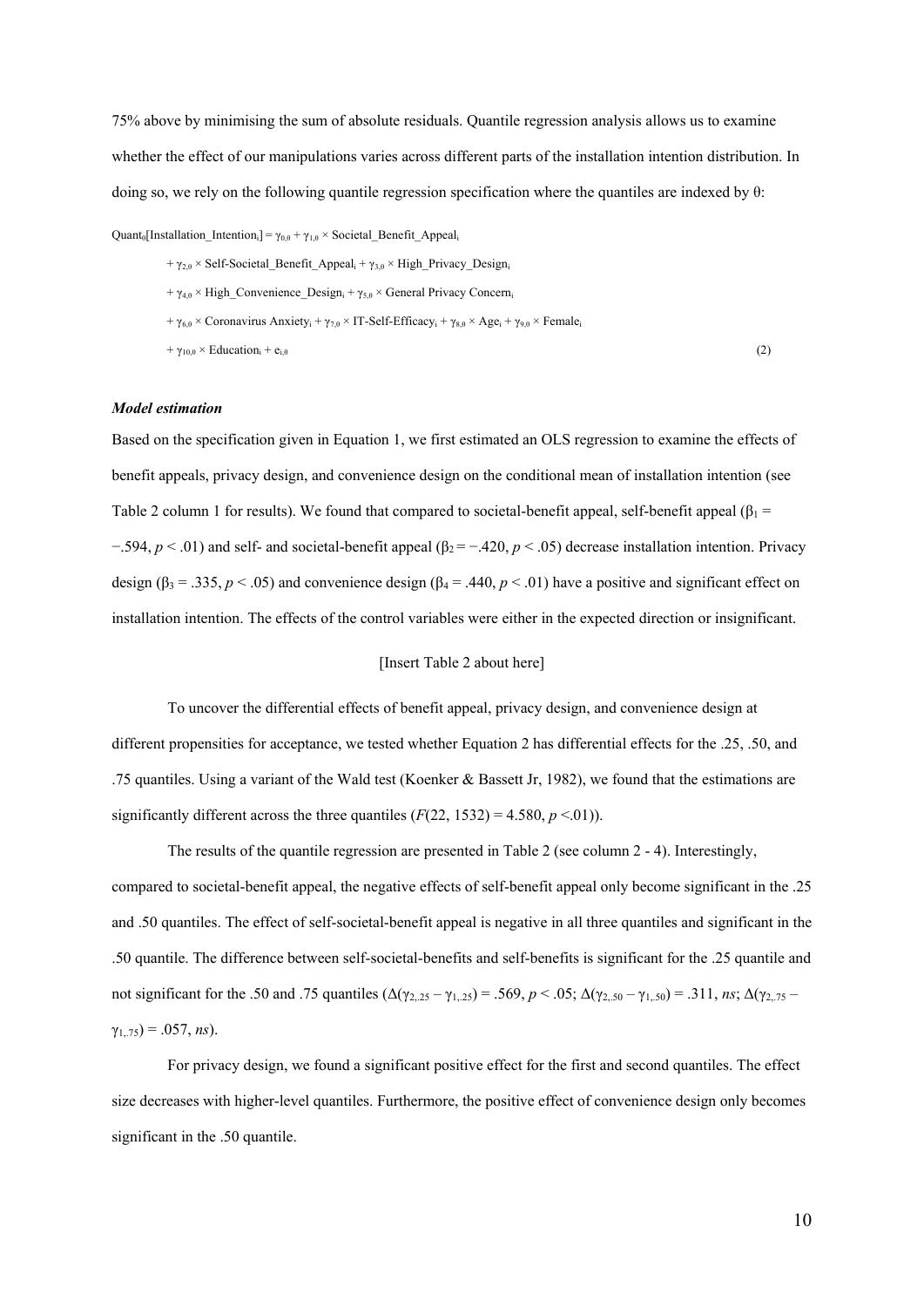#### *Categorisation of citizens for mass acceptance*

We developed a categorisation of citizens with different propensities for accepting the tracing app. The radar chart depicted in Figure 1 indicates the effect size of each variable across the three observed quantiles, which we name as: *critics* (.25 quantile), *undecided* (.50 quantile), and *advocates* (.75 quantile). The stronger an effect, the further it is on the outer lines.

## [Insert Figure 1 about here]

*.25 quantile: The critics*. For the critics, societal-benefit appeals are superior to both self-benefit and selfsocietal-benefit appeals in driving installation intention. Furthermore, a high privacy design appears paramount for the installation decision, as it yields the second strongest effect in the .25 quantile. Convenience design elicits a rather negligible effect size.

*.50 quantile: The undecided*. For undecided citizens, the effect pattern of societal-benefit appeal is comparable to the one for critics (see yellow marks for societal-benefit appeal): Compared to self-benefit appeals and selfsocietal-benefit appeals, societal-benefit appeals increase installation intention. Although privacy design has a strong effect on app acceptance, convenience design elicits the strongest effect in this group (see the yellow marks for privacy design and convenience design).

*.75 quantile: The advocates*. For advocates of tracing apps, the effects of societal-benefit appeal (compared to self-benefit appeal and self-societal-benefit appeal), privacy design, and convenience design are approaching zero (see green marks). Hence, benefit appeal, privacy design, and convenience design play a subordinate role in the installation decision process for such citizens.

#### **Discussion**

The aim of this study was to uncover how different specifications of tracing apps contribute to their mass acceptance. In light of the urgency of the situation and our study's practical relevance, we discuss the findings from a policy maker's perspective before reflecting on their theoretical implications.

# *Practical implications for policy makers*

Our study has important implications for policy makers in charge of guaranteeing the mass acceptance of tracing apps. To begin with, we note that there can only be *one* set of specifications of a tracing app for *all* citizens; a precise targeting of different groups is thus infeasible. To arrive at the most promising strategy, policy makers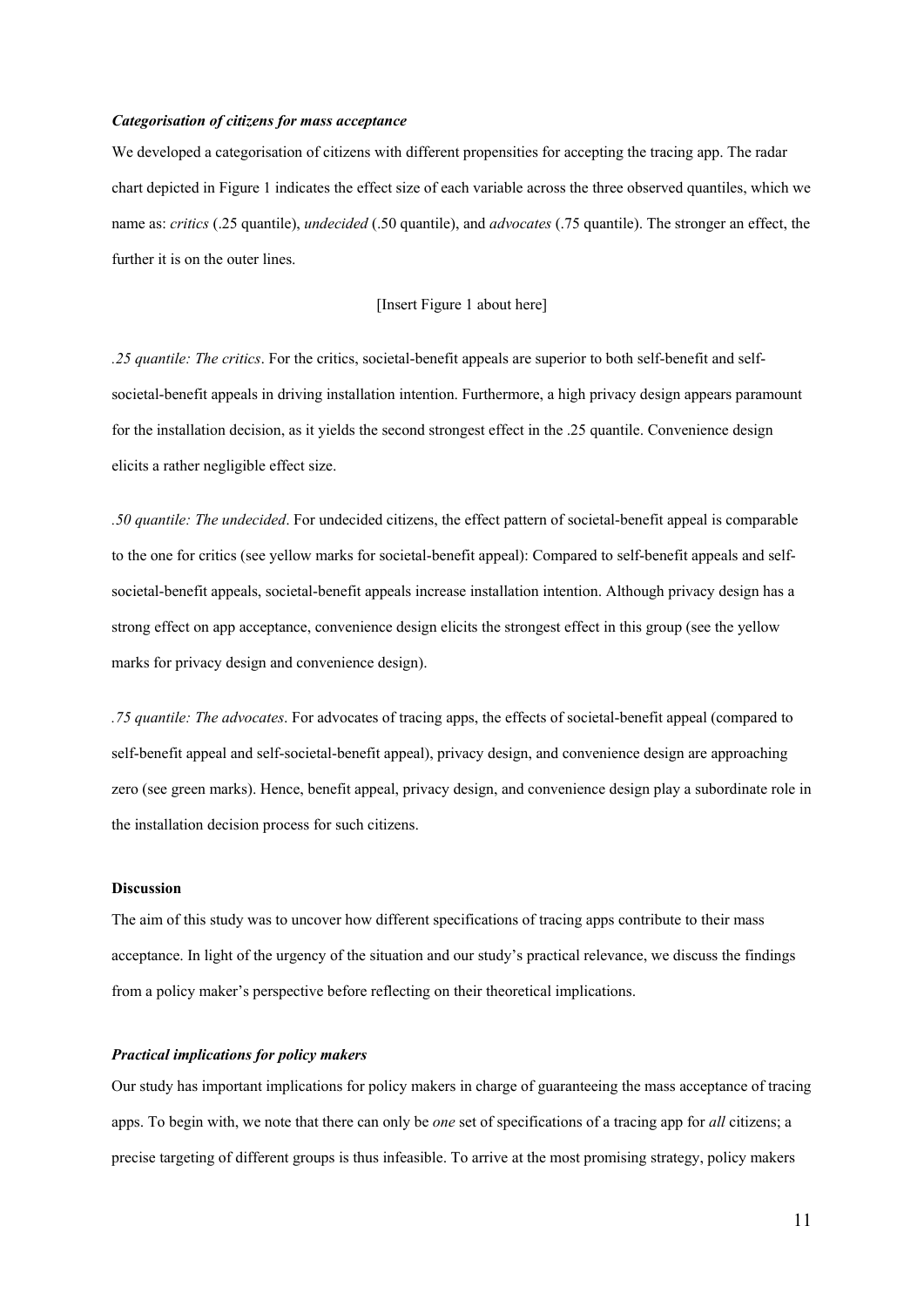must first determine (i.e. using polls) whether the vast majority of the country's population can be assigned to one of the three groups (i.e. critics, undecided, or advocates) or is split among them. If the former is true, our findings provide precise and actionable guidance. However, in the latter case, policy makers should consider a cautious app specification set that simultaneously speaks to multiple groups. We discuss four strategic options for reaching mass acceptance below in light of the results of our quantile regressions for the different groups.

First, our findings show that the critics respond to societal-benefit appeals and privacy design in their installation decision. If the majority of citizens are critics, it is imperative that policy makers focus on communicating societal-benefit appeals and ensure minimal exposure to privacy risks. Highlighting self-benefits leads at best to neutral (when combined with a societal-benefit appeal) or, in the worst case, to adverse reactions (when deployed alone).

Second, for undecided citizens, employing societal-benefit appeals is even more strongly suggested as appeals highlighting self-benefits are counterproductive, even when they are combined with a societal-benefit appeal. While privacy design continues to play an important role for undecided citizens, convenience in app usage is more relevant for them.

Third, if advocates make up the majority, none of the benefit appeals is superior in achieving mass acceptance. Policy makers may consider deprioritizing privacy and convenience as advocates would not penalise sacrifices to privacy and convenience. However, that should be done cautiously and carefully, as these are important specifications for critics and undecided.

Fourth, when propensities towards app acceptance are dispersed among citizens, success requires an app specification capable of shifting the heterogeneous *mass* towards app acceptance. In this case, policy makers are advised to specify the app for those who need to be convinced. For example, if the groups of advocates and undecided are sufficiently large to have the potential to reach mass acceptance, policy makers should consider high privacy and convenience as powerful levers to convince those who need to be convinced. Additionally, they should speak to citizens' altruistic motives using societal-benefit appeals rather than to self-focused motives using self-benefit appeals. For example, when announcing the deployment of Singapore's tracing app, the government emphasized *"Together we can make our world safer for everyone"* (Baharudin, 2020).

## *Theoretical implications*

Our study contributes to IS research in several ways. First, we theorise on how to achieve mass acceptance of tracing apps, considering the unique context within which they are being applied. We highlight how mass acceptance is distinct from acceptance of apps in general (Ghose & Han, 2014; Venkatesh et al., 2003) and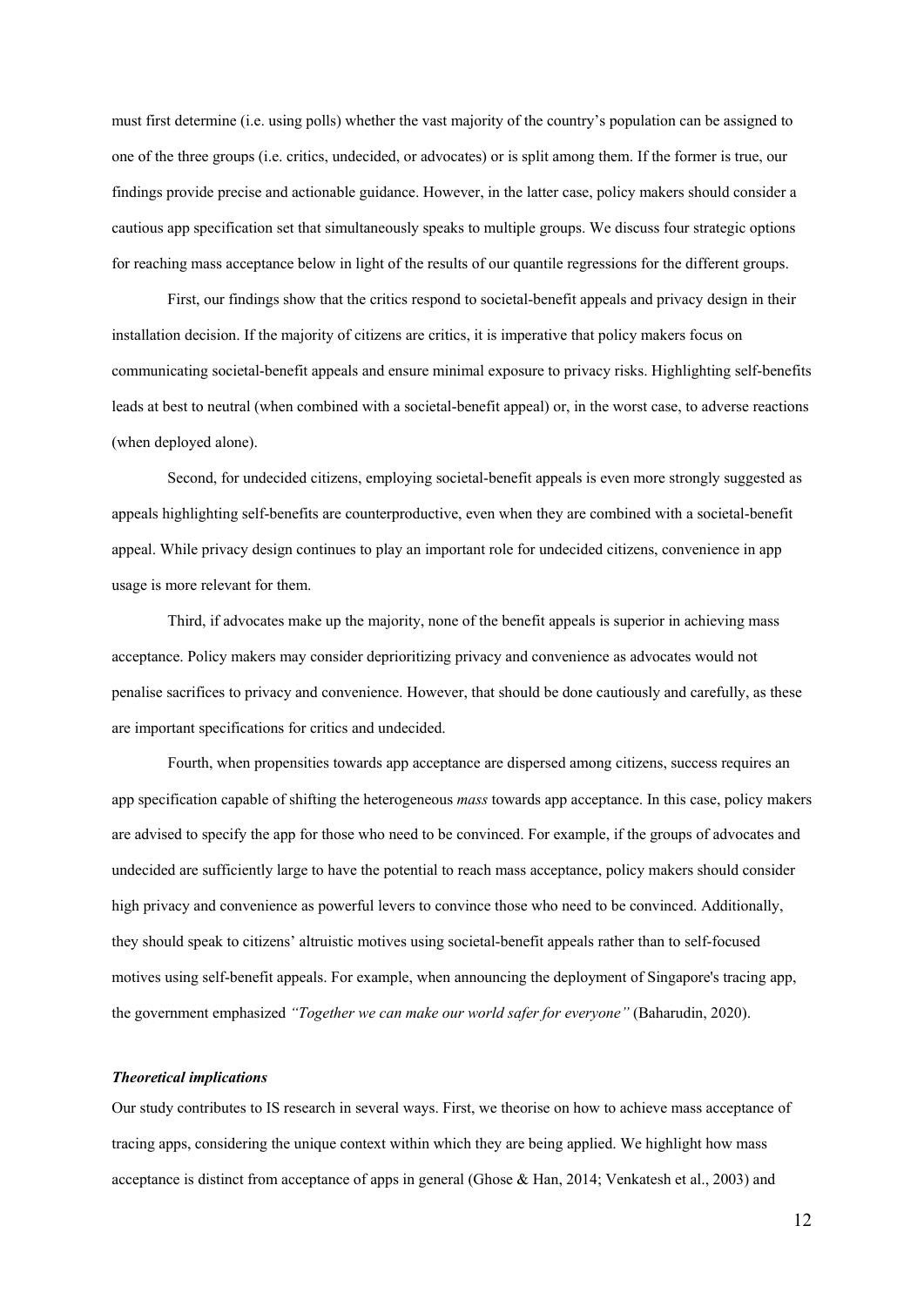health-related apps in particular (Briz-Ponce & García-Peñalvo, 2015; Kim & Park, 2012): to realise their intended societal benefits, tracing apps require mass acceptance. Therefore, mass acceptance is characterised by the necessity to appeal to a large proportion of the population and little opportunity for gradual uptake. This renders the typical covariates of acceptance such as attitudes, traits, and demographics less pertinent, as they are difficult, if not impossible, to change, leaving app design specifications as the most promising approach to fostering mass acceptance. We suggest that the appropriate set of specifications is likely to increase acceptance. By calling attention to the distinct nature of mass acceptance, our study lays the ground for future research to investigate other citizen- and society-centric technological advancements that require the mobilisation of a large share of society. We believe this is a new theoretical direction in IS research.

Second, our categorisation of citizens (i.e. critics, undecided, advocates) based on propensity to accept the tracing app provides a fine-grained and actionable approach for investigating the app specifications salient for mass acceptance. Our finding that benefit appeals, privacy design, and convenience design have varying impacts across different propensities for acceptance implies that focusing on aggregate effects of antecedents, which has proven valuable for explaining acceptance in other contexts (Ghose & Han, 2014; Venkatesh et al., 2003), can be misleading in this one. As the context of mass acceptance does not allow for flexibility or configuring the app for different target groups (Zhang et al., 2019), identifying the needs of citizens particularly those sceptical of the app—requires a move beyond aggregate impacts. Thus, we reveal that mass acceptance is a nuanced and complex phenomenon where one size does not fit all. Our quantile regression approach testifies a potential path forward in this research area.

Third, we provide insights specific to disease-related tracing apps and health apps that contribute to the greater good. Tracing apps are characterised by unclear benefit structures, sensitive data requirements, and the fact that their installation brings certain inconveniences. Our design specifications, informed by three theoretical streams—prosocial behaviour, privacy, and usability—point to a context-specific contribution (Avgerou, 2019) that can serve as a starting point for studying and implementing other citizen-driven apps that involve sharing resources and data for a greater benefit. Such apps include those that aid in requesting movement permits during lockdown hours, apps that aggregate and analyse health data based on data donation, or research-oriented apps that rely on volunteer computing.

Fourth, we contribute to the understanding of technology acceptance in the case of multi-layered benefit structures, that is, those offering benefits at both the individual and societal level. The multi-faceted benefits of such technologies coexist with individual-level inconveniences (e.g. having to provide one's location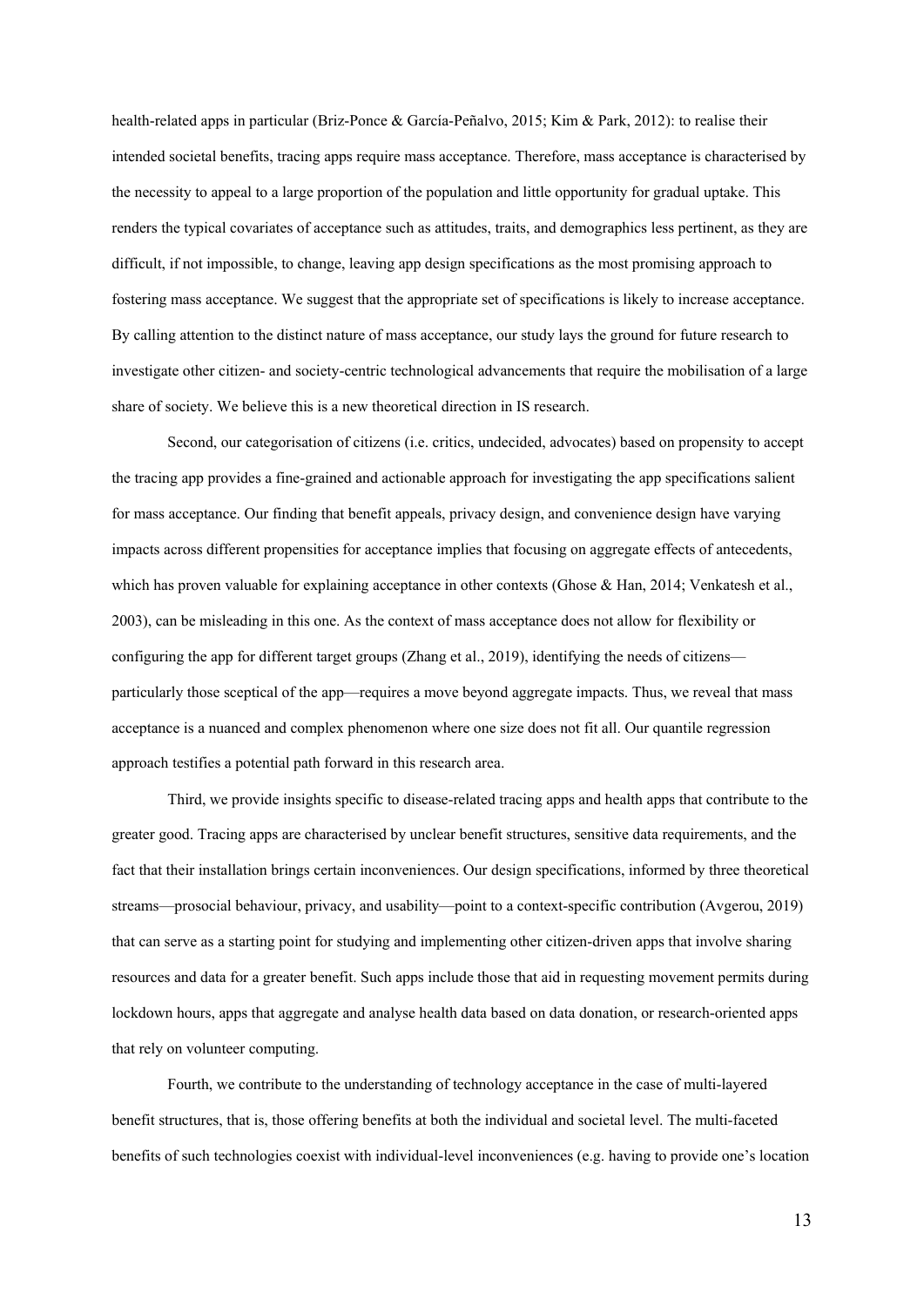and contact information). We highlight counter-intuitive aspects, particularly benefit appeals, as important new factors joining privacy and convenience in the mass acceptance equation. Prior research has suggested that the helpfulness of self-benefit appeals can backfire in contexts in which individuals can be held accountable for not contributing to the collective effort (White & Peloza, 2009), as is the case with tracing apps. We found that benefits for oneself fail to motivate installation, whether as a standalone appeal (in line with prior research) or in conjunction with a societal-benefit appeal (extending prior research). On the contrary, societal-benefit appeals are effective only when used on their own. This suggests that emphasizing the societally normative objective (i.e. contributing to the collective effort of protecting the population) is a more powerful antecedent of app acceptance than playing up individual benefits (i.e. protecting oneself). In other words, during times of pandemics, benefit appeals are only effective if they can appeal to citizens' altruistic and collective effort– oriented concerns.

Our research has two limitations that suggest opportunities for further research. First, by choosing Germany as a research setting, our insights may be considered particularly relevant for similar societies (e.g. EU, UK or the US). However, this setting was exemplary because it allowed us to collect a dataset within the short time window between the announcement and the specification of a tracing app. Recognizing that national culture affects technology acceptance (Srite & Karahanna, 2006), more empirical evidence is necessary to translate our findings to other countries. We therefore encourage further research that examines the role of cultural characteristics on mass acceptance. Second, we examined the impact of different app specifications for a tracing app on acceptance in a controlled environment to best simulate the unique context: only *one* app can ultimately be released. This constraint required us to capture installation intentions as a proxy for actual installation behaviour. Once tracing apps are readily available, an interesting avenue for future research is to compare different national app specifications and examine actual user interactions.

In conclusion, this study examined the crucial and extremely topical phenomenon of mass acceptance requirements in the context of tracing apps. Its findings provide contextualised theoretical insights to the literature and guide policy makers by providing design implications according to different propensities for app acceptance (i.e. critics, undecided, and advocates).

14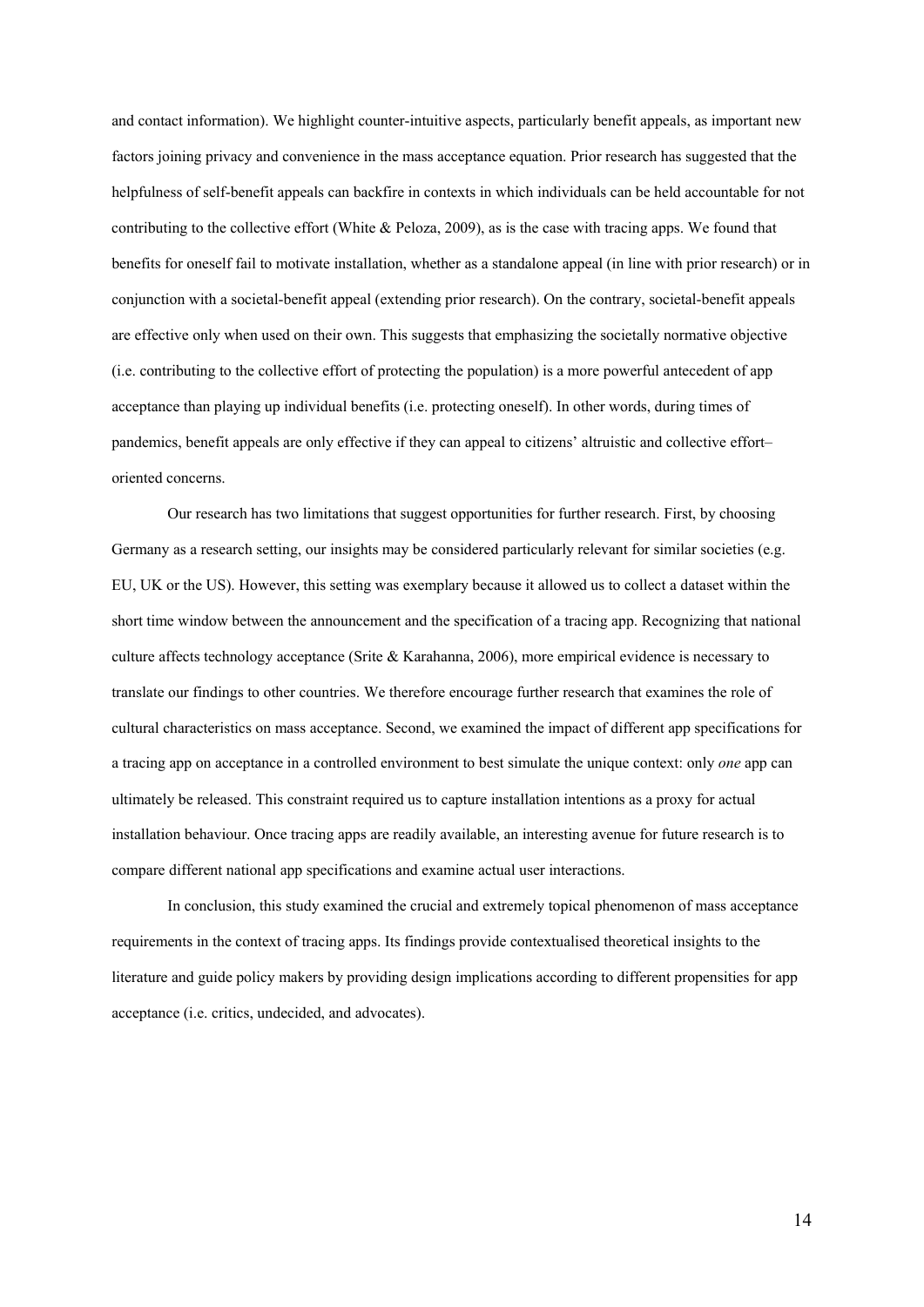# **Appendix A.**

# **Overview of scenario treatments**

Table A1. Mock app store product descriptions in the benefit appeal, privacy design, and convenience design conditions

| Variable           | Level                 | Manipulations                                                                                                                                                                       |
|--------------------|-----------------------|-------------------------------------------------------------------------------------------------------------------------------------------------------------------------------------|
| Benefit Appeal     | Self                  | COV-19 WATCH App - Protect yourself                                                                                                                                                 |
|                    | $(n = 179)$           | If you have been in the vicinity of a person infected with the coronavirus, you will be<br>informed and can quickly arrange for a test.                                             |
|                    |                       | In this way you make an important contribution to your personal health.                                                                                                             |
|                    | Societal              | COV-19 WATCH App – Protect the population                                                                                                                                           |
|                    | $(n = 161)$           | If you have been infected with the coronavirus, all users who have been in your vicinity<br>will be informed and can quickly arrange for a test.                                    |
|                    |                       | In this way you make an important contribution to the health of the population.                                                                                                     |
|                    | Self and              | COV-19 WATCH App - Protect yourself and the population                                                                                                                              |
|                    | Societal <sup>a</sup> | If a person has been infected with the coronavirus, all users who have been in their vicinity                                                                                       |
|                    | $(n = 178)$           | (including you) will be informed and can quickly arrange for a test.                                                                                                                |
|                    |                       | In this way you make an important contribution to your personal health and the health of<br>the population.                                                                         |
|                    |                       | COV-19 WATCH App – Protect the population and yourself                                                                                                                              |
|                    |                       | If a person has been infected with the coronavirus, all users who have been in their vicinity                                                                                       |
|                    |                       | (including you) will be informed and can quickly arrange for a test.                                                                                                                |
|                    |                       | In this way you make an important contribution to the health of the population and your<br>personal health.                                                                         |
| Privacy Design     | Low                   | The app accesses your movement data. Your encounters with other mobile phone users are                                                                                              |
|                    | $(n = 257)$           | recorded via GPS tracking and Bluetooth. Together with your identity features, these are<br>forwarded to our cloud servers for evaluation. Anonymous data may be passed on to third |
|                    |                       | parties.                                                                                                                                                                            |
|                    | High                  | The app does not access your movement data. Your encounters with other mobile phone                                                                                                 |
|                    | $(n = 261)$           | users are recorded via Bluetooth without location data. Your identity features are not<br>recorded by the app. The analysis is carried out exclusively on your device. No data is   |
|                    |                       | passed on to external servers or third parties.                                                                                                                                     |
| Convenience Design | Low                   | To ensure app functionality, you will be prompted daily to perform a manual update. The                                                                                             |
|                    | $(n = 267)$           | app must be open throughout this 2- to 3-minute update, during which the app consumes<br>more power and may reduce your battery level.                                              |
|                    | High                  | To guarantee app functionality, an automatic update will be performed daily. Updates and                                                                                            |
|                    | $(n = 251)$           | the app run comfortably in the background without user intervention. The app is optimised                                                                                           |
|                    |                       | for low power consumption and reduces your battery level only slightly.                                                                                                             |

*Note*. All treatments were presented in German.

<sup>a</sup> To counteract an order effect in the self/societal manipulation, i.e. which appeal appeared first, we developed two different manipulations: Self/Societal (*n* = 89) and Societal/Self (*n* = 89). As expected, a series of ANOVA estimations comparing these two groups with our research variables suggested that the order does not affect our results (all *p* > .10). We therefore merged these two groups for the following analyses.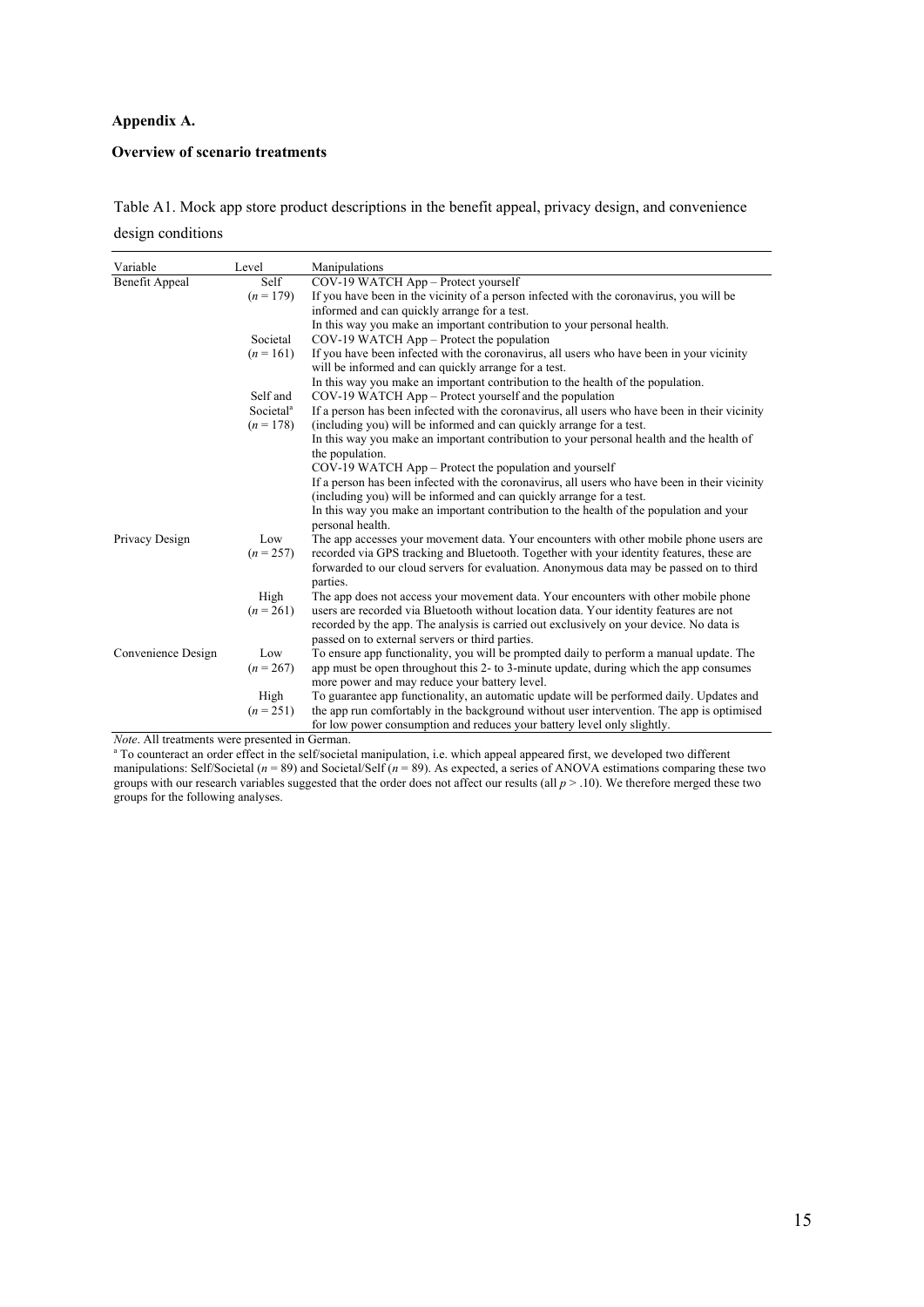# **Appendix B**

**Example treatment**



Figure B1. Example treatment: self- and societal benefit appeal, high privacy design; low convenience design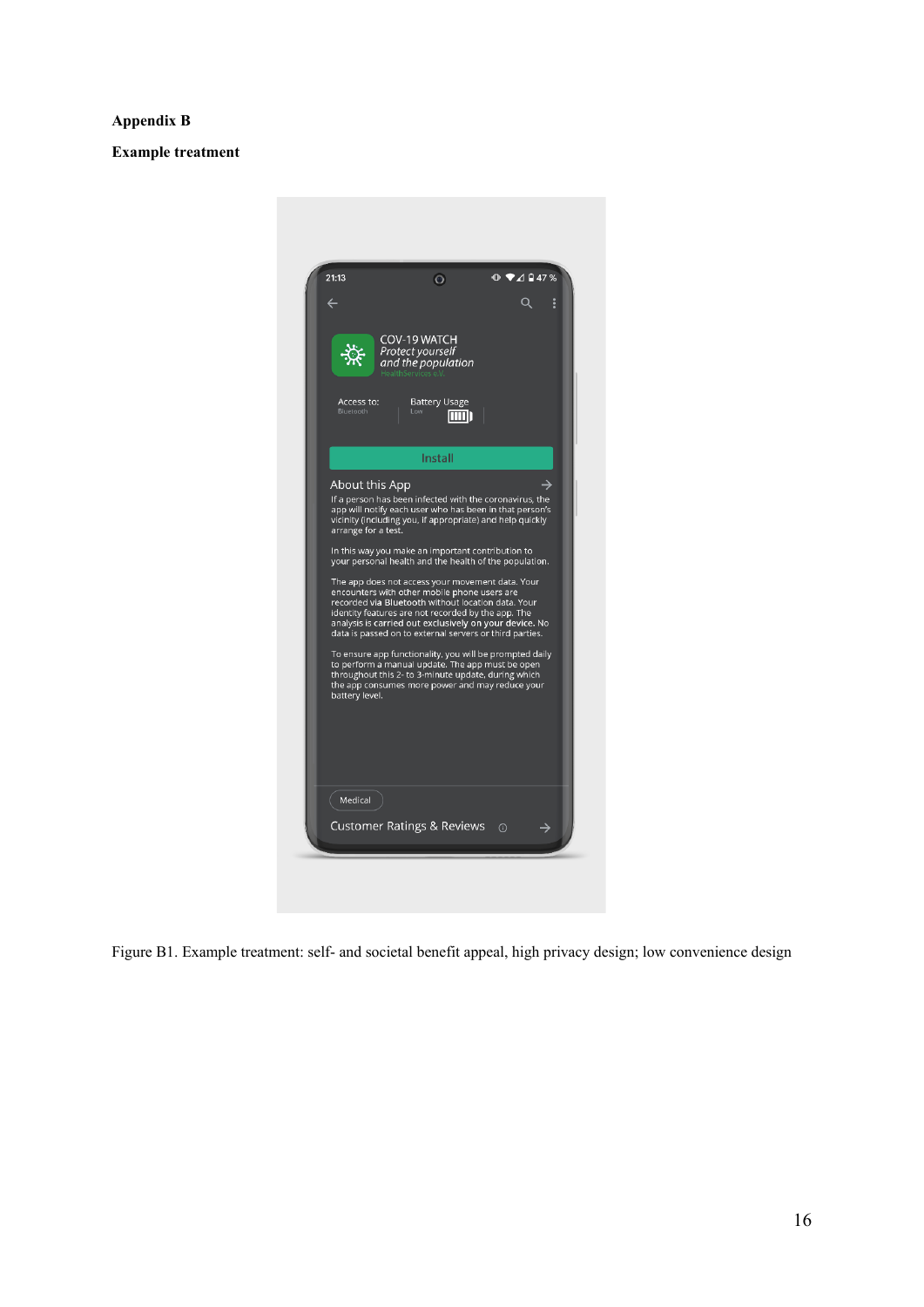# **Appendix C**

# **Measurement instruments**

|                  |                                                                                                        |      | Cron. |                 |
|------------------|--------------------------------------------------------------------------------------------------------|------|-------|-----------------|
| Construct        | Item                                                                                                   | FL   | Alpha | Source          |
| Installation     | When the app is available, I intend to install it on my mobile phone.                                  | .956 | .982  | Adapted from    |
| Intention        | When the app is available, I plan to install it on my mobile phone.                                    | .950 |       | Gu et al.       |
|                  | When the app is available, I can very well imagine installing it on my mobile phone.                   | .952 |       | (2017)          |
| General Privacy  | All things considered, the Internet would cause serious privacy problems. <sup>a</sup>                 | n.a. | .884  | Adapted from    |
| Concern          | Compared to others, I am more sensitive about the way online companies handle my personal information. | .784 |       | Malhotra et al. |
|                  | To me, the most important thing is to keep my privacy intact from online companies.                    | .855 |       | (2004)          |
|                  | I believe other people are too concerned with online privacy issues.                                   | .800 |       |                 |
|                  | Compared with other subjects on my mind, personal privacy is very important.                           | .876 |       |                 |
|                  | I am concerned about threats to my personal privacy today.                                             | .770 |       |                 |
| Coronavirus      | I spend a lot of time worrying about coronavirus infections.                                           | .821 | .850  | Adapted from    |
| Anxiety          | I often worry about getting infected with the COVID-19 virus.                                          | .896 |       | Salkovskis et   |
|                  | When I hear about the coronavirus, I often think that I could have been infected with it.              | .822 |       | al. (2002)      |
|                  | My family/friends would say that I worry too much about a Coronavirus infection.                       | .754 |       |                 |
| IT Self-Efficacy | I feel comfortable learning new technologies.                                                          | .896 | .785  | Adapted from    |
|                  | I have a good understanding of technology and IT.                                                      | .913 |       | Heinssen Jr et  |
|                  |                                                                                                        |      |       | al. (1987)      |

*Note*. All items were translated to German. FL = factor loading from an exploratory factor analysis with varimax rotation. a dropped due to low factor loading (< .60).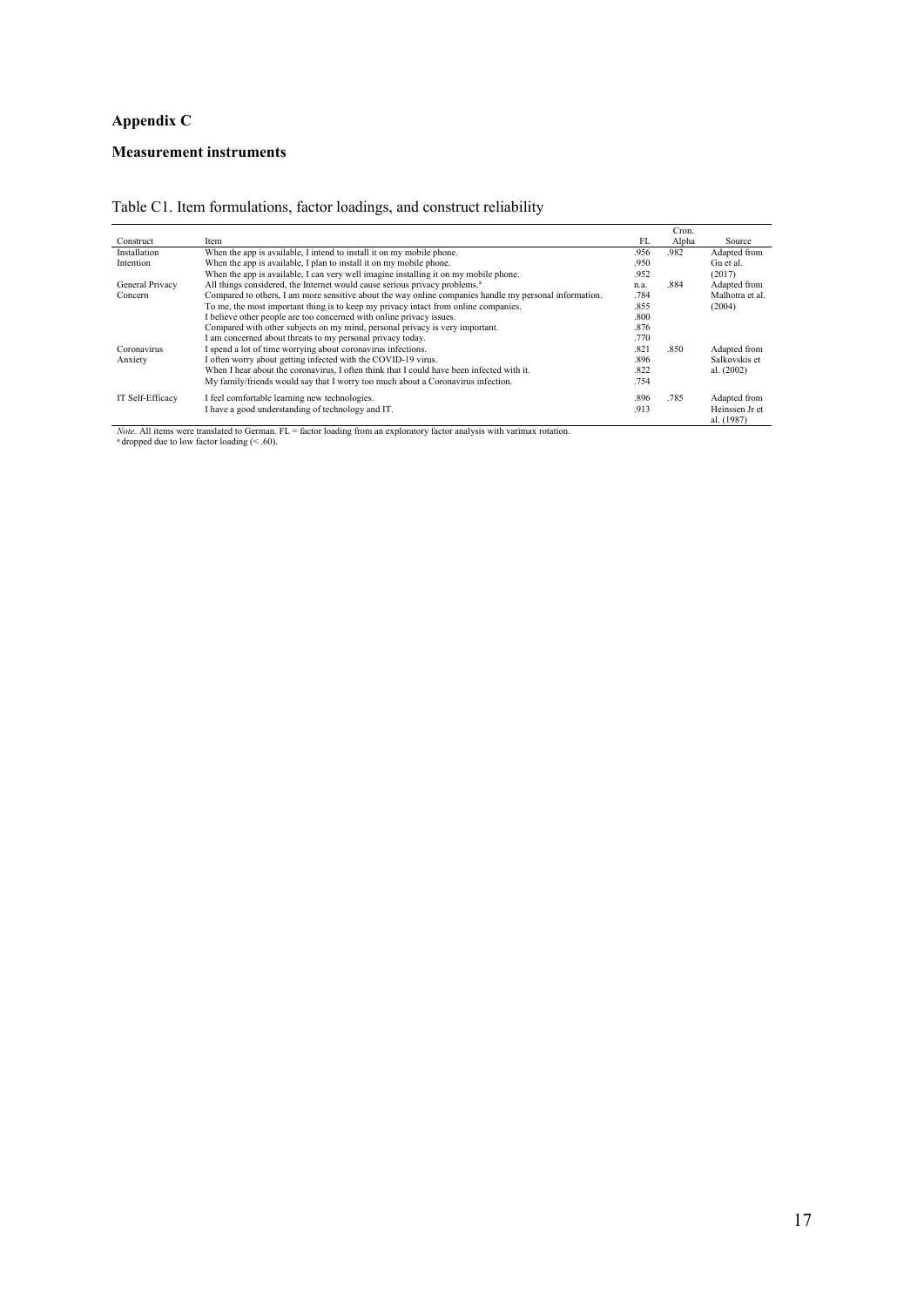# **Appendix D**

# **Summary statistics**

# Table D1. Descriptives and correlations

|                                         | Range   | Mean (Std. Dev) |         | 2       | 3       |         | 5       | 6       |         | 8       | 9       | 10      | 11      | 12    |
|-----------------------------------------|---------|-----------------|---------|---------|---------|---------|---------|---------|---------|---------|---------|---------|---------|-------|
| 1. Installation Intention               | $0 - 1$ | 4.362(2.119)    | 1.000   |         |         |         |         |         |         |         |         |         |         |       |
| 2. Privacy Design <sup>a</sup>          | $0 - 1$ | 0.504(0.500)    | .079    | 1.000   |         |         |         |         |         |         |         |         |         |       |
| 3. Convenience Design <sup>b</sup>      | $0 - 1$ | 0.485(0.500)    | .085    | .066    | 1.000   |         |         |         |         |         |         |         |         |       |
| 4. Societal-Benefit Appeal <sup>c</sup> | $0 - 1$ | 0.311(0.463)    | .154    | .016    | .025    | 1.000   |         |         |         |         |         |         |         |       |
| 5. Self-Benefit Appeal <sup>c</sup>     | $0 - 1$ | 0.346(0.476)    | $-.128$ | $-.018$ | $-.038$ | $-.488$ | 1.000   |         |         |         |         |         |         |       |
| 6. General Privacy Concern              | $1 - 7$ | 4.462(1.327)    | $-.337$ | .000    | .049    | $-.097$ | .104    | 1.000   |         |         |         |         |         |       |
| 7. Coronavirus Anxiety                  | $-7$    | 2.700(1.298)    | .230    | $-.001$ | .017    | $-.005$ | $-.004$ | .020    | 1.000   |         |         |         |         |       |
| 8. IT Self-Efficacy                     | $1 - 7$ | 5.734(1.215)    | .122    | $-.016$ | $-.063$ | .022    | $-.030$ | $-.019$ | $-.080$ | 1.000   |         |         |         |       |
| 9. Gender                               | $0 - 1$ | n.a.            | .048    | $-.031$ | .022    | $-.037$ | .049    | $-.067$ | .070    | $-.176$ | 1.000   |         |         |       |
| $10. \text{Age}$                        | $18-80$ | n.a.            | .022    | $-.020$ | $-.026$ | .018    | .004    | .168    | .100    | $-.121$ | .036    | 1.000   |         |       |
| 11. Medium Education <sup>d</sup>       | $0-1$   | n.a.            | .007    | $-.042$ | $-.014$ | $-.004$ | .033    | .031    | .007    | $-.028$ | .067    | $-.096$ | 1.000   |       |
| 12. Higher Education <sup>d</sup>       | $0 - 1$ | n.a.            | $-.016$ | .017    | $-.004$ | .015    | $-.001$ | .046    | $-.075$ | .053    | $-.034$ | .128    | $-.827$ | 1.000 |

*Note*. <sup>a</sup> Reference level: Low Privacy Design. <sup>b</sup> Reference level: Low Convenience Design. <sup>c</sup> Reference level: Societal-Benefit Appeal. <sup>d</sup> Reference level: middle school or equivalent.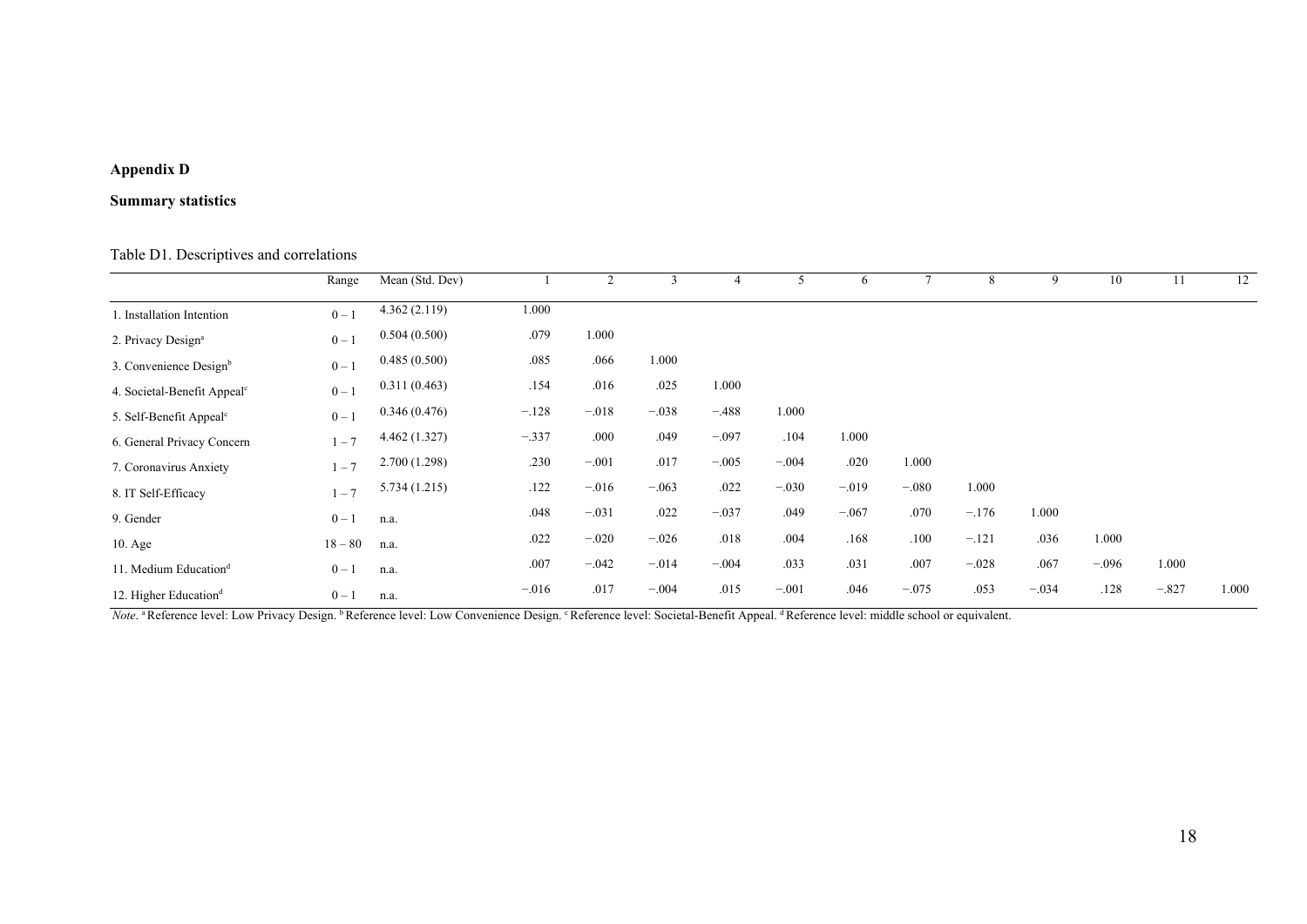#### **Appendix E**

## **Manipulation checks**

The manipulation checks suggest that all treatments were processed as intended. The two-item manipulation check adapted from White and Peloza (2009) ("The description of the app highlights the advantages of the app[for me] [for the population] [for me and for the population];"  $\alpha_{\text{social-herfit}} = .955$ ,  $\alpha_{\text{self-societal-benefit}} = .960$ ,  $\alpha_{\text{self-henefit}} = .901$ ) yielded significant higher mean for the societal-benefits appeal  $(M_{\text{not-social-benefits}appeak} = 4.248 \text{ vs. } M_{\text{social-benefit}} = 5.133; F(1, 516) = 36.299; p < .01$ ), self-societal-benefits appeal ( $M_{\text{not-self-social-beneff}} = 3.927$  vs.  $M_{\text{self-social-beneff}} = 4.677$ ;  $F(1, 516) = 22.738$ ;  $p < .01$ ), and selfbenefit appeal  $(M_{\text{not-self-beneff}} = 3.897 \text{ vs. } M_{\text{self-beneff}} = 4.464; F(1, 516) = 15.563; p < .01$  in the respective groups. Manipulation checks for privacy design treatments used two items adapted from Xu et al. (2009) (e.g. "It would be risky to disclose my personal information to the service provider;"  $\alpha$  = .882, all items anchored by  $1 =$  strongly disagree and  $7 =$  strongly agree, scale inverted). The mean of perceived privacy design in the high privacy design scenarios was perceived significantly higher than in the low privacy design scenarios ( $M_{\text{low privacy}} = 3.508$  vs.  $M_{\text{high privacy}} = 4.348$ ;  $F(1, 516) = 28.561$ ,  $p < .01$ ). Finally, the two-item manipulation check for convenience design treatments adapted from Childers et al. (2001) (e.g. "Using the app on my mobile phone is impractical for me in everyday life;"  $\alpha$  = .914, scale inverted) yielded that the mean perceived convenience was higher in the high convenience design scenarios than for the low convenience ones  $(M_{\text{low convenience}} = 1.994 \text{ vs. } M_{\text{high convenience}} = 3.406; F(1, 516) = 111.071;$  $p < .01$ ). The confound checks revealed that participants perceived all app design scenarios to be sufficiently realistic ( $M<sub>perceived</sub>$ <sub>realism</sub> = 5.29 across all scenarios) and we found no differences in perceived realism among all scenarios  $(F(2, 513) = 1.271, p = .281)$ .

#### **References**

- Adipat, B., Zhang, D., & Zhou, L. (2011). The effects of tree-view based presentation adaptation on mobile web browsing. *MIS Quarterly, 35*(1), 99-122.
- Avgerou, C. (2019). Contextual explanation: Alternative approaches and persistent challenges. *MIS Quarterly, 43*(3), 977-1006.
- Baharudin, H. (2020). Coronavirus: S'pore Government to make its contact-tracing app freely available to developers worldwide. *The Straits Times*. https://www.straitstimes.com/singapore/coronavirusspore-government-to-make-its-contact-tracing-app-freely-available-to
- Bélanger, F., & Crossler, R. E. (2011). Privacy in the digital age: A review of information privacy research in information systems. *MIS Quarterly, 35*(4), 1017-1041.
- Berry, L. L., Seiders, K., & Grewal, D. (2002). Understanding service convenience. *Journal of Marketing, 66*(3), 1-17.
- Birnbaum, M., & Spolar, C. (2020). Coronavirus tracking apps meet resistance in privacy-conscious Europe. *The Washington Post*. https://www.washingtonpost.com/world/europe/coronavirus-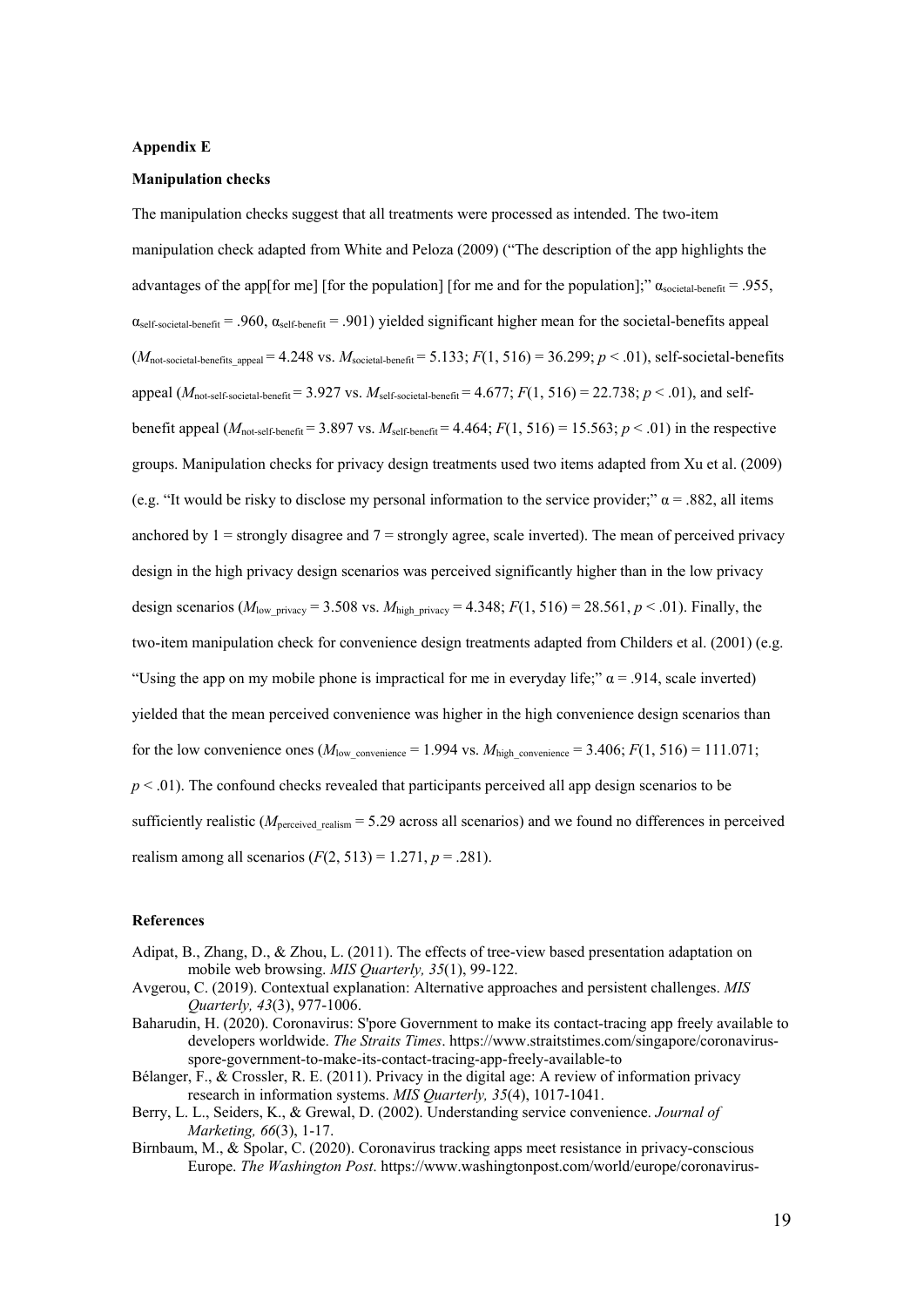tracking-app-europe-data-privacy/2020/04/18/89def99e-7e53-11ea-84c2- 0792d8591911\_story.html

Blau, P. M. (1964). *Exchange and power in social life*. New York: John Wiley & Sons.

- Boichuk, J. P., Bommaraju, R., Ahearne, M., Kraus, F., & Steenburgh, T. J. (2019). Managing laggards: The importance of a deep sales bench. *Journal of Marketing Research, 56*(4), 652-665.
- Bonafide, K. E., & Vanable, P. A. (2015). Male human papillomavirus vaccine acceptance is enhanced by a brief intervention that emphasizes both male-specific vaccine benefits and altruistic motives. *Sexually Transmitted Diseases, 42*(2), 76-80.
- Briz-Ponce, L., & García-Peñalvo, F. J. (2015). An empirical assessment of a technology acceptance model for apps in medical education. *Journal of Medical Systems, 39*(11), 176.
- Bundesregierung. (2020). Besprechung der Bundeskanzlerin mit den Regierungschefinnen und Regierungschefs der Länder [Press release]. *Presse- und Informationsamt der Bundesregierung*. https://www.bundesregierung.de/breg-de/themen/coronavirus/besprechung-der-bundeskanzlerinmit-den-regierungschefinnen-und-regierungschefs-der-laender-1733248
- Cavoukian, A. (2009). Privacy by design: The 7 foundational principles. Information and Privacy Commissioner of Ontario, Canada. https://www.ipc.on.ca/wpcontent/uploads/resources/7foundationalprinciples.pdf
- Chan, F. K. Y., Thong, J. Y. L., Venkatesh, V., Brown, S. A., Jen-Hwa Hu, P., & Kar Yan, T. (2010). Modeling citizen satisfaction with mandatory adoption of an e-government technology. *Journal of the Association for Information Systems, 11*(10), 519-549.
- Childers, T. L., Carr, C. L., Peck, J., & Carson, S. (2001). Hedonic and utilitarian motivations for online retail shopping behavior. *Journal of Retailing, 77*(4), 511.
- Dinev, T., McConnell, A. R., & Smith, H. J. (2015). Research commentary—informing privacy research through information systems, psychology, and behavioral economics: Thinking outside the "APCO" box. *Information Systems Research, 26*(4), 639-655.
- Ferretti, L., Wymant, C., Kendall, M., Zhao, L., Nurtay, A., Abeler-Dörner, L., Fraser, C. (2020). Quantifying SARS-CoV-2 transmission suggests epidemic control with digital contact tracing. *Science, 368*(6491).
- Ghose, A., & Han, S. P. (2014). Estimating demand for mobile applications in the new economy. *Management Science, 60*(6), 1470-1488.
- Gu, J., Xu, Y. C., Xu, H., Zhang, C., & Ling, H. (2017). Privacy concerns for mobile app download: An elaboration likelihood model perspective. *Decision Support Systems, 94*, 19-28.
- Heinssen Jr, R. K., Glass, C. R., & Knight, L. A. (1987). Assessing computer anxiety: Development and validation of the computer anxiety rating scale. *Computers in Human Behavior, 3*(1), 49-59.
- Hinch, R., Probert, W., Nurtay, A., Kendall, M., Wymant, C., Hall, M., & Fraser, C. (2020). Effective configurations of a digital contact tracing app: A report to NHSX. *NHSX Report*. https://cdn.theconversation.com/static\_files/files/1009/Report\_- \_Effective\_App\_Configurations.pdf?1587531217
- Hoehle, H., & Venkatesh, V. (2015). Mobile application usability: Conceptualization and instrument development. *MIS Quarterly, 39*(2), 435-472.
- Jia, R., Steelman, Z. R., & Reich, B. H. (2017). Using mechanical turk data in IS research: Risks, rewards, and recommendations. *Communications of the Association for Information Systems*, *41*(14).
- Kelion, L. (2020). NHS rejects apple-google coronavirus app plan. *BBC*. https://www.bbc.co.uk/news/technology-52441428
- Kim, J., & Park, H.-A. (2012). Development of a health information technology acceptance model using consumers' health behavior intention. *Journal of Medical Internet Research, 14*(5), e133.
- Kishore, S., Rao, R. S., Narasimhan, O., & John, G. (2013). Bonuses versus commissions: A field study. *Journal of Marketing Research, 50*(3), 317-333.
- Koenker, R., & Bassett Jr, G. (1982). Robust tests for heteroscedasticity based on regression quantiles. *Econometrica*, *50*(1), 43-61.
- Li, M. (2015). Moving beyond the linear regression model: Advantages of the quantile regression model. *Journal of Management, 41*(1), 71-98.
- Lowry, P. B., D'Arcy, J., Hammer, B., & Moody, G. D. (2016). "Cargo cult" science in traditional organization and information systems survey research: A case for using nontraditional methods of data collection, including Mechanical Turk and online panels. *The Journal of Strategic Information Systems*, 25(3), 232-240.
- Malhotra, N. K., Kim, S. S., & Agarwal, J. (2004). Internet users' information privacy concerns (IUIPC): The construct, the scale, and a causal model. *Information Systems Research, 15*(4), 336-355.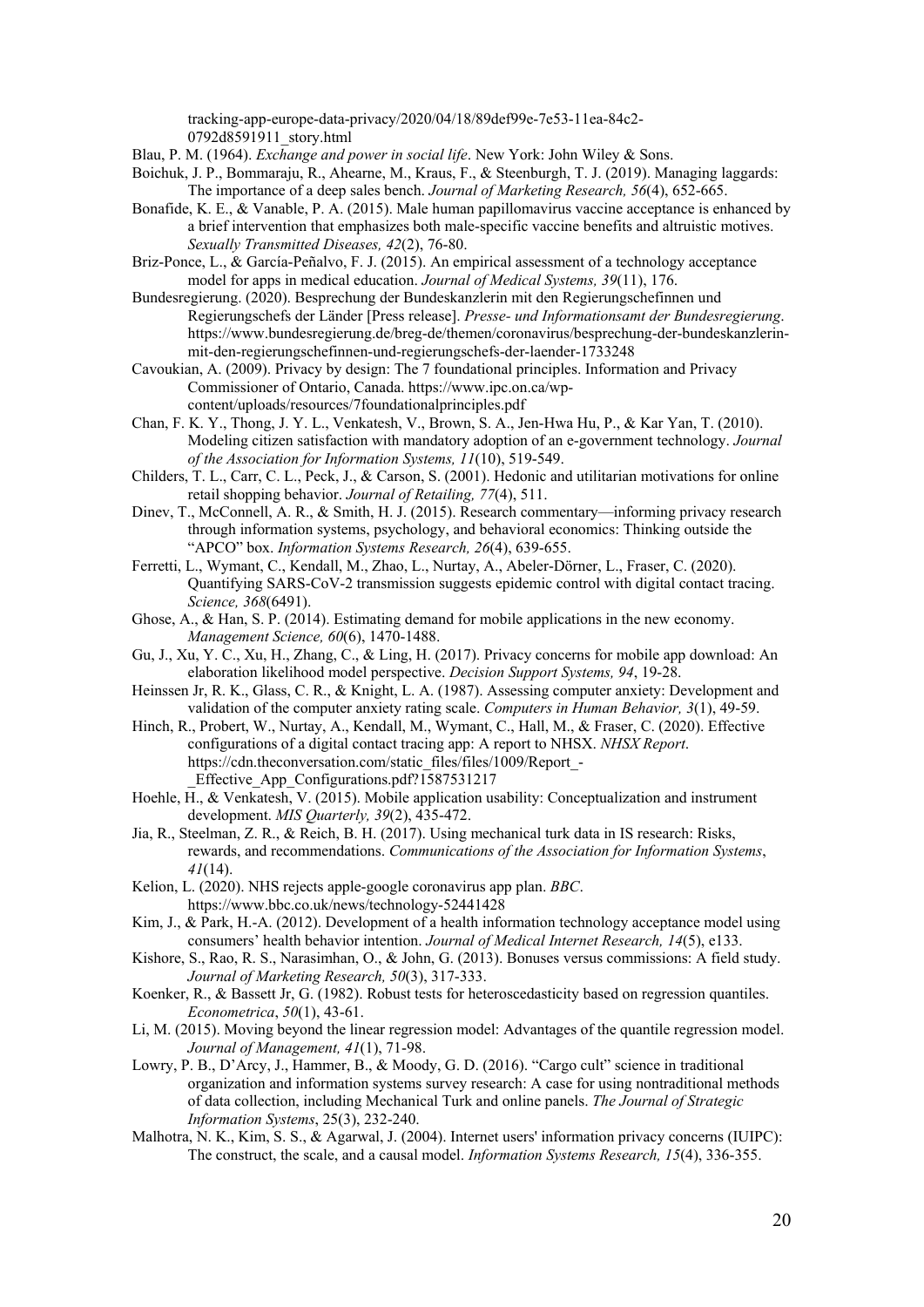- Meade, A. (2020). Covidsafe app: How to download Australia's coronavirus contact tracing app and how it works. *The Guardian*. https://www.theguardian.com/technology/2020/apr/18/australiancoronavirus-contact-tracing-app-voluntary-and-with-no-hidden-agenda-minister-says
- Merkel, A. (2020). Telefon-Pressekonferenz von Bundeskanzlerin Merkel, Ministerpräsident Söder und dem Ersten Bürgermeister Tschentscher nach der Schaltkonferenz mit den Regierungschefinnen und Regierungschefs der Länder [Press release]. *Presse- und Informationsamt der Bundesregierung*. https://www.bundeskanzlerin.de/bkin-de/aktuelles/telefon-pressekonferenzvon-bundeskanzlerin-merkel-ministerpraesident-soeder-und-dem-ersten-buergermeistertschentscher-nach-der-schaltkonferenz-mit-den-regierungschefinnen-und-regierungschefs-derlaender-1738578
- Miller, J., & Abboud, L. (2020). German u-turn over coronavirus tracking app sparks backlash. *The Financial Times*. https://www.ft.com/content/16cf73d0-2bbe-45d0-b4f9-ffa6115877bb
- Morley, J., Cowls, J., Taddeo, M., & Floridi, L. (2020). Ethical guidelines for covid-19 tracing apps. Comment.*Nature*, *682*, 29-31.
- Nov, O., Arazy, O., & Anderson, D. (2011, 2011). *Technology-mediated citizen science participation: A motivational model*. Fifth International AAAI Conference on Weblogs and Social Media. 2011.
- Raddick, M. J., Bracey, G., Gay, P. L., Lintott, C. J., Murray, P., Schawinski, K., . . . Vandenberg, J. (2009). Galaxy Zoo: Exploring the motivations of citizen science volunteers. *arXiv preprint arXiv:0909.2925*.
- Rutz, O., Aravindakshan, A., & Rubel, O. (2019). Measuring and forecasting mobile game app engagement. *International Journal of Research in Marketing, 36*(2), 185-199.
- Sadeh, N., Hong, J., Cranor, L., Fette, I., Kelley, P., Prabaker, M., & Rao, J. (2009). Understanding and capturing people's privacy policies in a mobile social networking application. *Personal and Ubiquitous Computing, 13*(6), 401-412.
- Salkovskis, P. M., Rimes, K. A., Warwick, H. M. C., & Clark, D. M. (2002). The health anxiety inventory: Development and validation of scales for the measurement of health anxiety and hypochondriasis. *Psychological Medicine, 32*(5), 843-853.
- Sharma, T., & Bashir, M. (2020). Use of apps in the Covid-19 response and the loss of privacy protection. *Nature Medicine*. https://www.nature.com/articles/s41591-020-0928-y
- Sojka, B. N., & Sojka, P. (2008). The blood donation experience: Self-reported motives and obstacles for donating blood. *Vox Sanguinis, 94*(1), 56-63.
- Srite, M., & Karahanna, E. (2006). The role of espoused national cultural values in technology acceptance. *MIS Quarterly, 30*(3), 679-704.
- Taylor, J. (2020). Covidsafe app: How to download australia's coronavirus contact tracing app and how it works. *The Guradian*. https://www.theguardian.com/australia-news/2020/apr/30/covid-safe-appfaq-review-how-to-download-australian-government-covidsafe-tracing-download-install-iosapp-store-iphone-phone-number-google-play-android-australia-coronavirus-tracking
- Venkatesh, V., Aloysius, J. A., Hoehle, H., & Burton, S. (2017). Design and evaluation of auto-id enabled shopping assistance artifacts in customers' mobile phones: Two retail store laboratory experiments. *MIS Quarterly, 41*(1), 83-113.
- Venkatesh, V., Morris, M. G., Davis, G. B., & Davis, F. D. (2003). User acceptance of information technology: Toward a unified view. *MIS Quarterly, 27*(3), 425-478.
- White, K., Habib, R., & Hardisty, D. J. (2019). How to shift consumer behaviors to be more sustainable: A literature review and guiding framework. *Journal of Marketing, 83*(3), 22-49.
- White, K., & Peloza, J. (2009). Self-benefit versus other-benefit marketing appeals: Their effectiveness in generating charitable support. *Journal of Marketing, 73*(4), 109-124.
- White, K., & Simpson, B. (2013). When do (and don't) normative appeals impact sustainable consumer behaviors? *Journal of Marketing, 77*(2), 1-51.
- YouGov. (2020a). Ergebnisse: Mietstundungen, "Anti-Corona-App" und Wochenende. *YouGov*. https://yougov.de/opi/surveys/results/#/survey/ad7c622e-7263-11ea-900dd3fb4a0675b5/question/42ef3405-7264-11ea-8c65-9daa9383f449/toplines
- YouGov. (2020b). A plurality of americans believe covid-19 smartphone apps are an invasion of privacy. *YouGov*. https://today.yougov.com/topics/technology/articles-reports/2020/04/27/covidsmartphone-app-poll
- Zastrow, M. (2020). Coronavirus contact-tracing apps: Can they slow the spread of covid-19? [Press release]. *Nature Publishing Group*. https://www.nature.com/articles/d41586-020-01514-2
- Zhang, Y., Li, B., Luo, X., & Wang, X. (2019). Personalized mobile targeting with user engagement stages: Combining a structural hidden markov model and field experiment. *Information Systems Research, 30*(3), 787-804.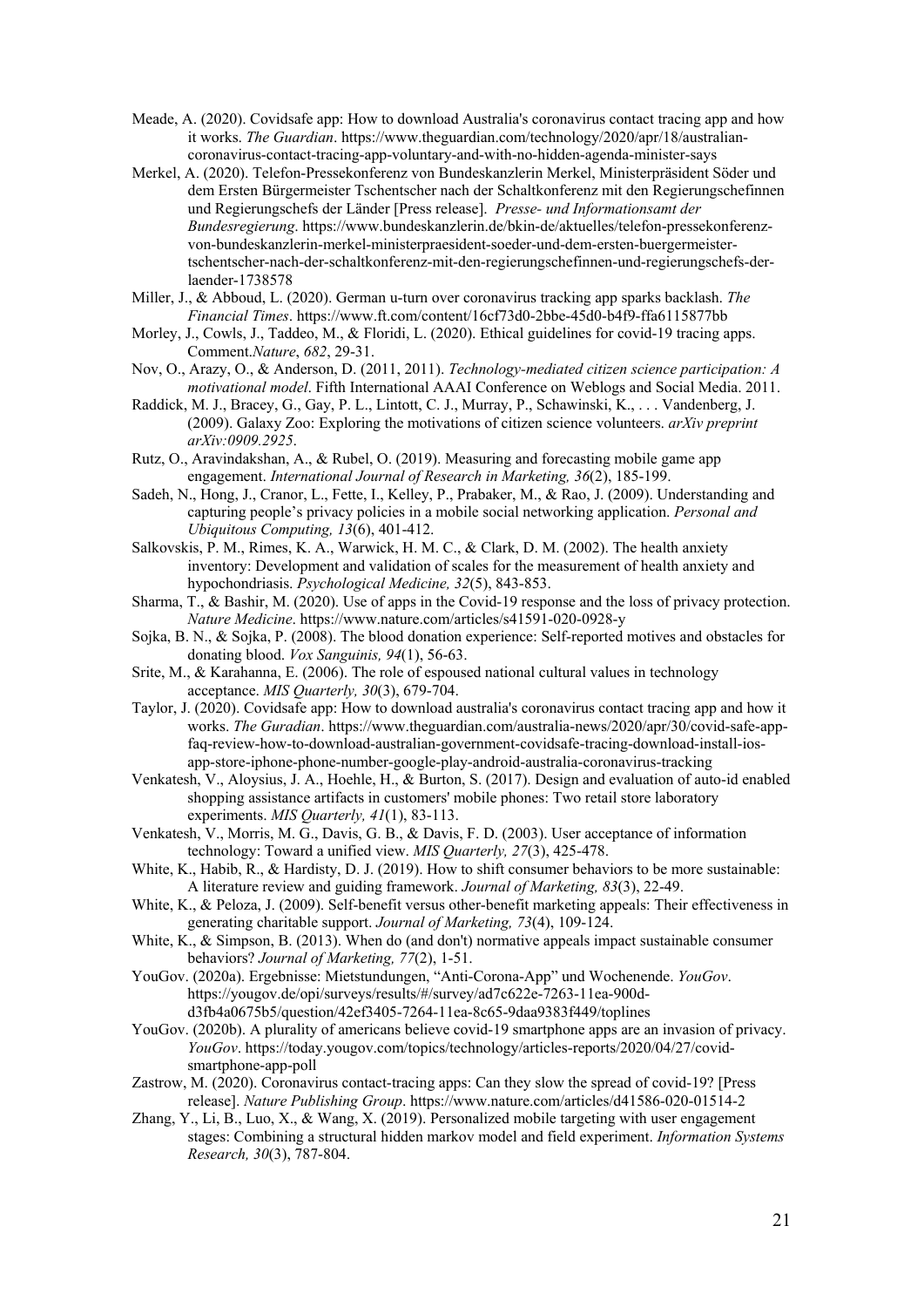| Contextual<br>background                                                      | Theoretical<br>background | Decision alternatives<br>for policy makers                                                                                                                                                                | Research propositions                                                                                                                                                                                                           |  |  |
|-------------------------------------------------------------------------------|---------------------------|-----------------------------------------------------------------------------------------------------------------------------------------------------------------------------------------------------------|---------------------------------------------------------------------------------------------------------------------------------------------------------------------------------------------------------------------------------|--|--|
| Tracing apps<br>yield benefits at<br>the individual and<br>the societal level | Prosocial<br>behaviour    | Benefit appeal: focus on self-benefits, societal<br>benefits, or both in appeal presentations<br>Example: "protect yourself" vs. "protect the<br>population" vs. "protect yourself and the<br>population" |                                                                                                                                                                                                                                 |  |  |
| Tracing apps<br>require access to<br>individuals' data                        | Privacy<br>concerns       | Privacy design: low vs. high<br>Examples: GPS tracking vs. Bluetooth<br>tracing, centralised vs. decentralised<br>processing of data, extended data usage vs.<br>restricted                               | <i>Proposition 1:</i> App specification<br>decisions in terms of benefit appeal,<br>privacy design, and convenience design<br>will influence the acceptance of tracing<br>apps.                                                 |  |  |
| Constant usage<br>implies<br>constraints on<br>mobile phone<br>functioning    | Usability                 | Convenience design: low vs. high<br>Example: high vs. low battery depletion,<br>regular manual updates vs. automatic updates                                                                              |                                                                                                                                                                                                                                 |  |  |
| Tracing apps<br>require mass<br>acceptance                                    | User-centred<br>design    | Choosing the app specification that will<br>attract the vast majority of citizens                                                                                                                         | <i>Proposition 2:</i> The influence of app<br>specification decisions in terms of<br>benefit appeal, privacy design, and<br>convenience design will differ across<br>population groups (i.e. critics,<br>undecided, advocates). |  |  |

Table 1. The nature of tracing apps, theoretical perspectives, and resulting decision alternatives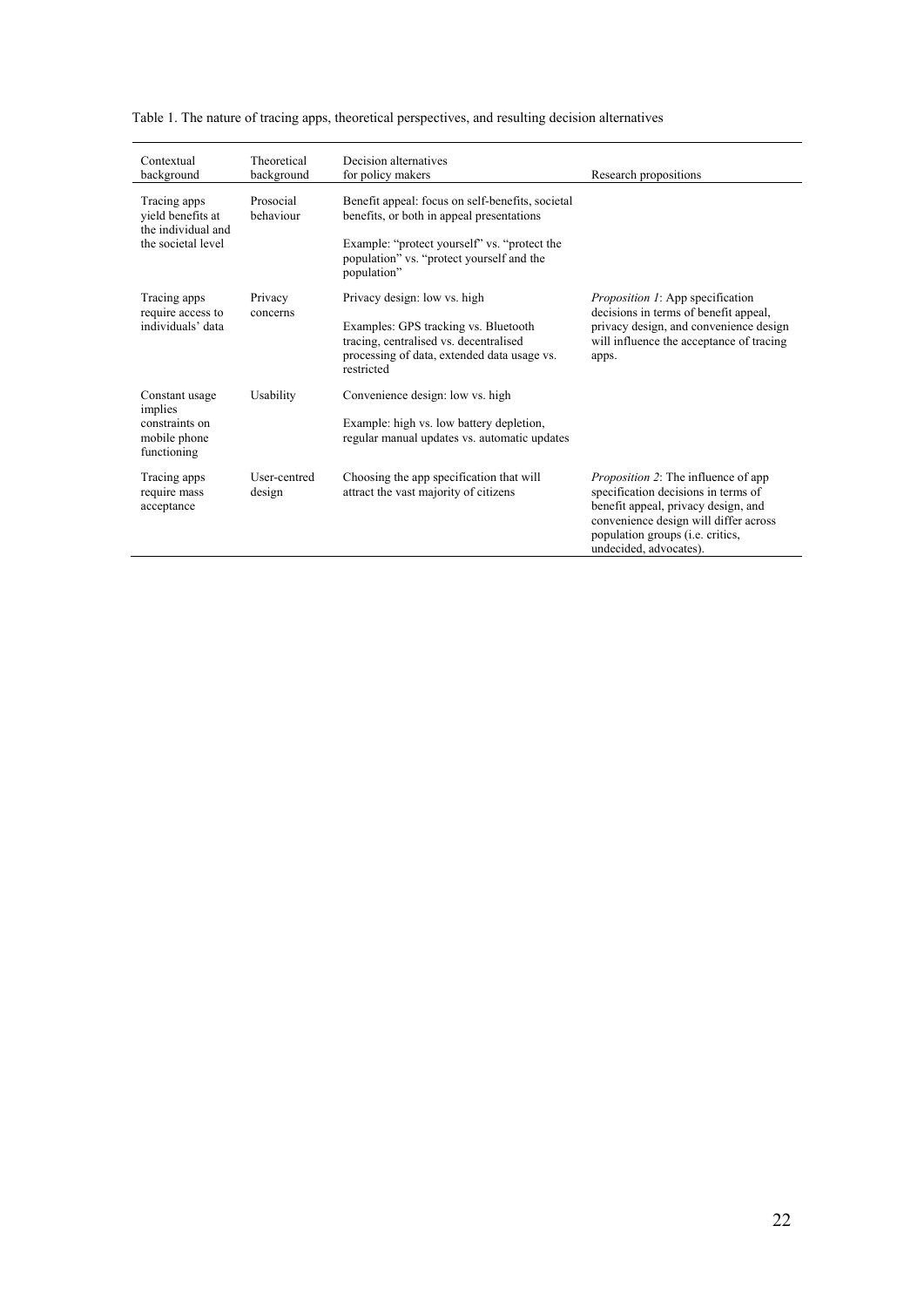|  |  | Table 2. OLS and quantile regression estimation. |
|--|--|--------------------------------------------------|
|  |  |                                                  |
|  |  |                                                  |

|                                                 | <b>OLS</b> | Quantile regression |           |           |  |
|-------------------------------------------------|------------|---------------------|-----------|-----------|--|
| Variables                                       | Mean       | .25                 | .50       | .75       |  |
| Constant                                        | $3.24*$    | 1.614               | $2.764**$ | 4.176**   |  |
|                                                 | (.708)     | (1.033)             | (.647)    | (.871)    |  |
| Self-Benefit Appeal <sup>a</sup>                | $-.594**$  | $-.951**$           | $-.717**$ | $-.087$   |  |
|                                                 | (.206)     | (.291)              | (.227)    | (.171)    |  |
| Self-Societal-Benefit Appeal <sup>a</sup>       | $-.420*$   | $-.382$             | $-.406*$  | $-.031$   |  |
|                                                 | (.205)     | (.303)              | (.178)    | (.212)    |  |
| Privacy Designb                                 | $.335*$    | $.592*$             | $.507**$  | .238      |  |
|                                                 | (.166)     | (.244)              | (.164)    | (.174)    |  |
| Convenience Design <sup>c</sup>                 | $.440**$   | .116                | $.699**$  | .274      |  |
|                                                 | (.167)     | (.245)              | (.171)    | (.175)    |  |
| Controls                                        |            |                     |           |           |  |
| General Privacy Concern                         | $-.561$ ** | $-.703**$           | $-.778**$ | $-.449**$ |  |
|                                                 | (.065)     | (.114)              | (.058)    | (.059)    |  |
| Coronavirus Anxiety                             | $.398**$   | $.538**$            | $.463**$  | $.252**$  |  |
|                                                 | (.065)     | (.080)              | (.059)    | (.059)    |  |
| IT Self-Efficacy                                | $.265**$   | $.313**$            | $.378**$  | $.297**$  |  |
|                                                 | (.070)     | (.085)              | (.075)    | (.093)    |  |
| Female                                          | .125       | .132                | .259      | .125      |  |
|                                                 | (.169)     | (.259)              | (.171)    | (.182)    |  |
| Age                                             | .014       | .015                | $.017*$   | $.016*$   |  |
|                                                 | (.007)     | (.012)              | (.008)    | (.008)    |  |
| Education (high school or equivalent) $d$       | .417       | $.818*$             | $.680*$   | .496      |  |
|                                                 | (.301)     | (.374)              | (.286)    | (.325)    |  |
| Education (university degree or equivalent) $d$ | .349       | $.791*$             | .586      | .366      |  |
|                                                 | (.304)     | (.327)              | (.316)    | (.331)    |  |
| Adj. $R^2$ / Pseudo- $R^2$                      | .212       | .163                | . 173     | .114      |  |

*Note*. <sup>a</sup> Reference level: Societal-Benefit Appeal. <sup>b</sup> Reference level: Low Privacy Design. <sup>c</sup> Reference level: Low Convenience Design. <sup>d</sup> Reference level: middle school or equivalent. \**p* < .05. \*\* *p* < .01.

23